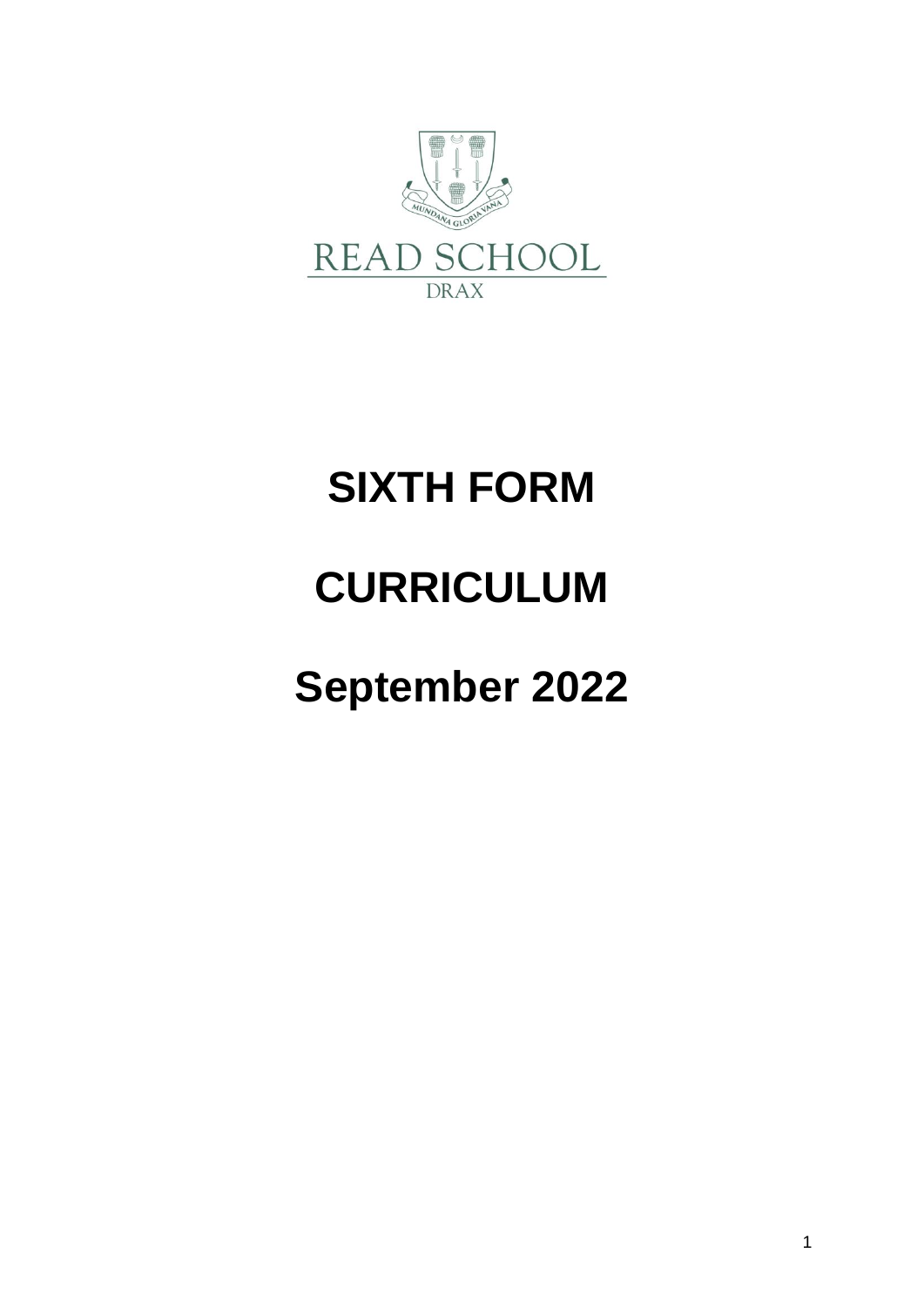## **Read School Sixth Form Programmes of Study**

## **General Entry Requirements**

Minimum entry requirements to our Sixth Form are either 5 9-4 grades at GCSE or equivalent, including Maths and English. Or 7 9-4 grades at GCSE including Maths OR English.

If students did not achieve grade 4 or above in Maths or English Government rules now require them to continue their studies in these subjects, therefore, this will be provided to our Sixth Form students where applicable. Courses may be subject to change.

#### **The following academic subjects are currently offered:**

**A-level Subjects BTEC Others** Art & Design Thealth & Social Care Institute of Leadership & Biology**\*** Sport Management (ILM) Level 3 Business Studies Leith Food & Wine Certificate Chinese Computer Science Design Technology Economics (new for 2021) English Literature**\*** French\* German\* Geography**\*** History**\*** Latin\* Mathematics\* Further Maths\* Music Physics\* Spanish\*

For all A-level subjects the Advanced Subsidiary (AS) course can be used as a final qualification that allows the student to broaden their study range. This can be taken at the end of year 12, or as the first half of the Advanced Level qualification, the full 2-year course.

Extended Project Qualification (EPQ)

*\*facilitating subjects – subjects most commonly required or preferred for entry to degree courses and choosing them will keep more options open for you at university.* 

#### **Examination Boards**

The examination boards used at Read School for A-level examinations & BTEC programmes are:

AQA [www.aqa.org.uk](http://www.aqa.org.uk/) Edexcel [www.edexcel.com](http://www.edexcel.com/) OCR [www.ocr.org.uk](http://www.ocr.org.uk/) Eduqas [www.eduqas.co.uk](http://www.eduqas.co.uk/) Pearsons<https://qualifications.pearson.com/en/home.html>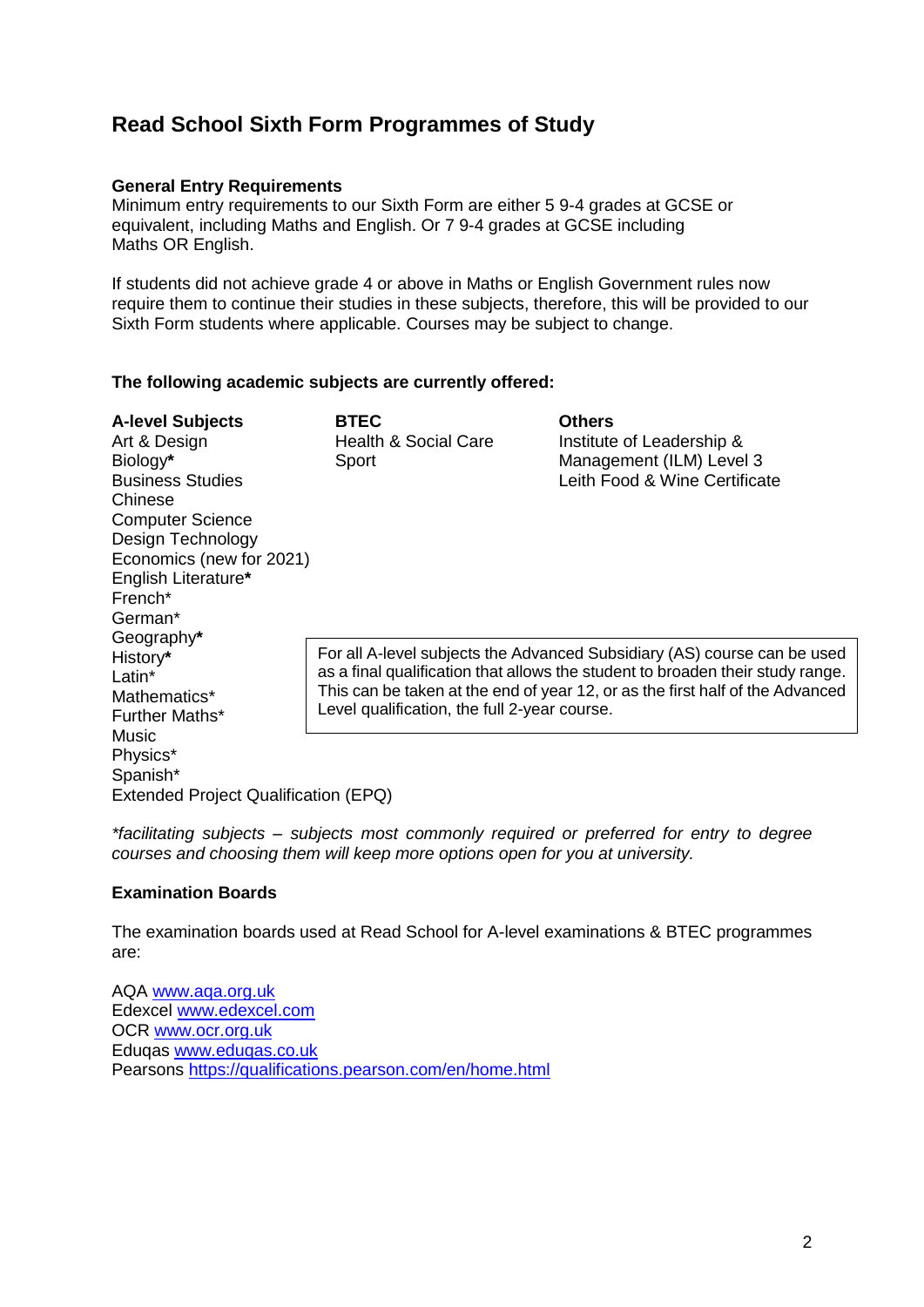# **ART AND DESIGN**

**Exam Board:** Edexcel

**Qualification:** AS or A-level

**Length of Course:** 2 years

#### **Entry Requirements:**

5 GCSEs at grade 5 and above including at least a grade 6 in GCSE

#### **About the Course:**

The Edexcel course allows for a broad study of Art & Design which explores the manipulation of varied media such as Fine Art painting, sculpture, textiles and printmaking.

The exploration of two and three-dimensional media processes and techniques is influenced strongly by Art & Design History and pupils explore relevant images, artefacts and resources relating to a range of Art, Craft and Design from past and present times. Drawing is a fundamental part of the course using varying methods, media and scales, both outside and within sketchbooks.

Sketchbooks, workbooks and journals are essential, demonstrating a good working vocabulary, individual artistic journeys and thought processes.

As a Read School A Level Art & Design pupil, you will be encouraged to grow as an artist through the understanding of others' work, nurture your own individuality and artistic responses to themes, but most of all enjoy reacting to the world in a creative and visual way.

#### **Assessment**

Component 1 is a Personal Investigation, set in school and assessed by the teacher then moderated by the exam board. This forms 60% of the total qualification.

Component 2 is externally set, assessed by the teacher and externally moderated. This forms 40% of the total qualification.

#### **Careers and Further Study**

The course is broad and allows for students to develop a wide range of skills. After studying the A level they may wish to study, Fine Art, Textiles Design, Photography, Graphic Design, Sculpture, Fashion Design, Printmaking or Three Dimensional Design.

'I decided to continue A-level into higher education as I achieved a grade 7 at GCSE level and, I am hoping to replicate that same standard of work through higher education. My eventual aim is to use this to help me pursue a career in car design. By doing an A-level in art, I have enhanced my skills through multiple workshops, which have led me to improve my techniques throughout my coursework. This course allows me to explore my personal interests through my artwork and can help me to discover more about the topics I'm interested in outside of my school work. Through my A Level art, I've been given guidance as to how to use my skills in the future, allowing me to make my career prospects more achievable. My passion for art has fuelled my GCSE success, which I hope to replicate into my A-level courses, and this just goes to show that anything is possible if you have a passion or it'. – Lucy Barrick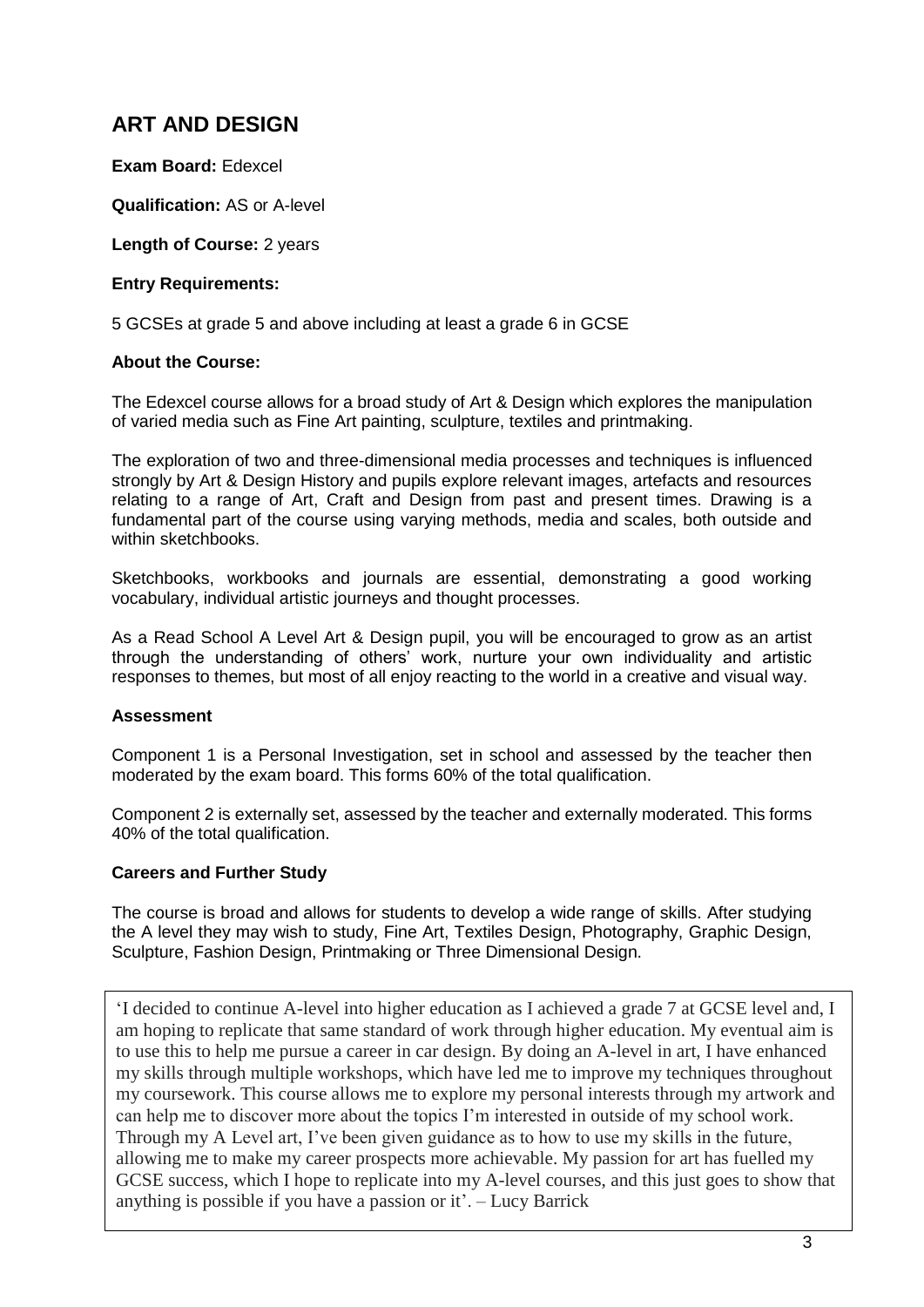## **BIOLOGY**

## **Exam Board:** AQA

**Qualification:** AS or A-level

**Length of Course:** 2 Years

#### **Entry Requirements**

5 GCSEs at 5 or above including maths and English. Science GCSE should at least be a grade 6

## **About the Course**

Biology is fundamentally an experimental subject and the exam specifications provides numerous opportunities to use practical experiences to link theory to reality and equip students with the essential practical skills they need.

#### **Subject Content Areas**

- 1. Biological Molecules
- 2. Cells
- 3. Exchange of substances between organisms and the environment
- 4. Genetic information, variation and relationships between organisms
- 5. Energy transfer in and between organisms
- 6. How organisms respond to changes in their environment
- 7. Genetics, populations, evolution and ecosystems
- 8. The control of gene expression

#### **Assessment**

At A2 there are three papers. Papers 1 and 2 are 2 hours and use short and long answers to assess unit 1-4 and 5-8 respectively. Paper 3 is 30% of A2 and examines practical techniques, data analysis as well as including a synoptic essay.

Practical endorsement

You will be required to carry out 12 practical activities which will be assessed for practical competency.

#### **Careers and Further Study**

A level biology provides a route to higher educational courses and careers in a wide range of professions including medicine, agriculture, sports science, physiotherapy, nursing, biochemistry, forensic science, pharmacy and psychology.

This is a facilitating subject.

'I chose to study A Level Biology after I had developed a clear passion for the subject during my GCSE's. Prior to doing my GCSE's I volunteered in the local veterinary care centre, and I thoroughly enjoyed this experience and therefore wanted to delve deeper into the world of biology. The subject itself is incredibly diverse and can be very complex when looking at body structures such as the kidneys. The exam is set out into 3 papers and everything learnt in the course is tested within those three papers. The last paper includes a 25 mark extended writing piece which allowed me to bring in my essay writing skills which complemented my other subjects, Business and History'. – Alex Marsh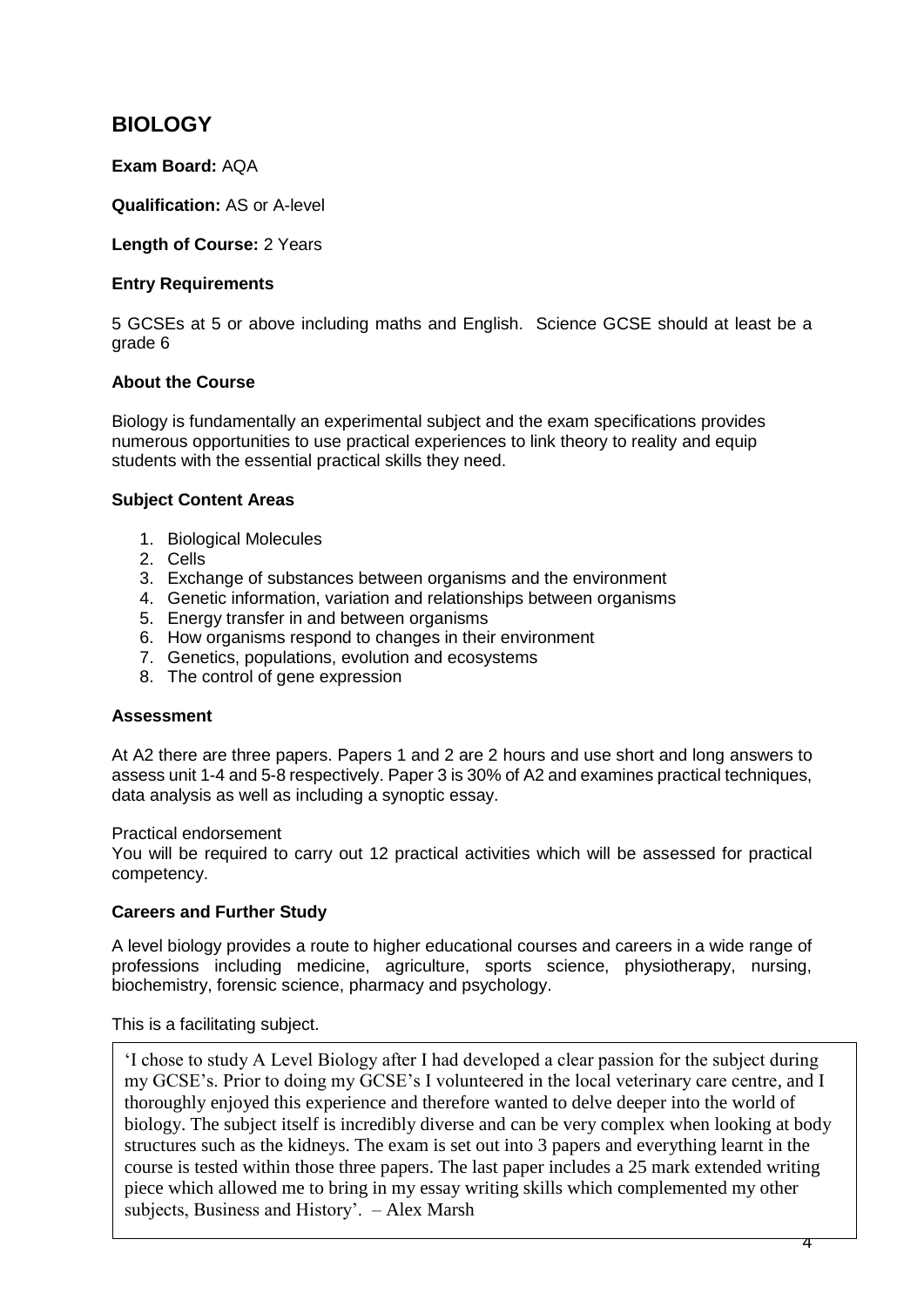## **BUSINESS STUDIES**

### **Exam Board:** AQA

**Qualification:** AS or A-level

**Length of course:** 2 years

#### **Entry Requirements:**

5 GCSEs at grade 5 and above including Maths and English, it is advantageous to have studied Business studies at GCSE level

#### **About the Course:**

A-level Business Studies is challenging, rewarding and enjoyable. The advantage of studying this subject is its topical content enabling all pupils to be able to apply their general knowledge to business situations. The emphasis of the course is on the development of management skills and problem-solving techniques.

#### **Subject Content Areas**

- **•** What is a business?
- **•** Managers, Leadership and decision making
- **•** Decision making to improve marketing performance
- **•** Decision making to improve operational performance
- **•** Decision making to improve financial performance
- **•** Decision making to improve human resource performance
- **•** Analysing the strategic position of a business
- **•** Choosing strategic direction
- **•** Strategic methods: How to pursue strategies
- **•** Managing strategic change

#### **Assessment**

Assessments of this course consists of three exam papers which are taken at the end of year 2, each paper is 2 hours long with 100 marks in total, each worth 33.3%

#### **Careers and Further Study**

Studying Business Studies allows for a wide range of options at university. In recent years pupils have gone on to study courses in the following areas: Law; Accountancy; Economics; Business Studies and Human Resource Management. There is also a wide range of career opportunities available: Careers in Management; Human Resource Management; Law; Banking and Accountancy are all possible either after A level or university study.

5 'One of the subjects I enjoyed most at GCSE was business studies, so I ultimately chose to pursue it at A-Level. This particular course is one I find the most interesting as well as being taught by teachers who always provide engaging and thought provoking lessons. The subject has provided me with the ability to look at topics in much more depth and understand the world around me. Alongside academic studies I have had the opportunity to take part in out of school business challenges as well as two weeks work experience at an accounting firm. Experiences like these have allowed me to develop interpersonal skills and have grown my interest in entering the business world, inspiring me to apply to study accountancy at university next year'. – Alex Chapman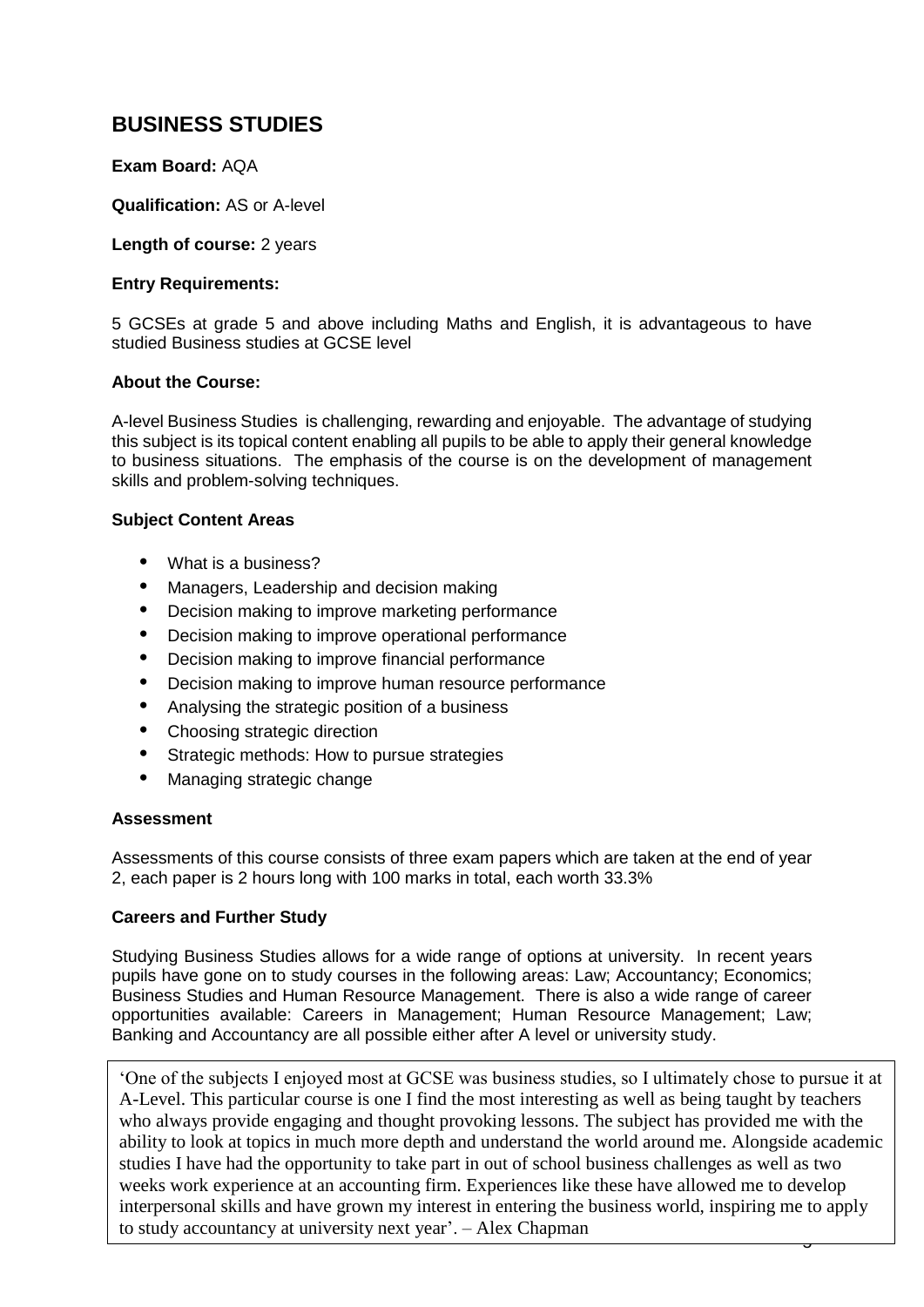## **CHEMISTRY**

### **Exam Board:** AQA

**Qualification:** AS & A-level

**Length of Course:** 2 Years

**Entry Requirements:** At least 5 GCSEs at grade 5 or above including Maths and English. Science GCSE should be at least a grade 6

#### **About the Course:**

In Year 12 students are given a solid grounding in foundation Chemistry. The specification introduces the chemical reactivity of atoms and molecules and provides an understanding of their structures. The development and use of the periodic table is explained.

In Year 13 the specification develops the concepts of physical chemistry. Students will study kinetics, equilibria, organic chemistry and spectroscopic techniques to determine the molecular formulae and structures of organic compounds

#### **Subject Content Areas**

- 1. Physical chemistry
- 2. Inorganic chemistry
- 3. Organic chemistry

#### **How you will be assessed**

The A2 examination is divided into three papers of two hours. Paper 1 examines physical chemistry and inorganic chemistry and paper 2 examines physical chemistry and organic chemistry. Both of these papers are 35% of the examination and include long and short answers. Paper 3 is worth 30% and examines practical techniques and data analysis.

Practical competency is assessed via 12 practical activities.

#### **Careers and Further Study**

A Level Chemistry is essential to the study of Natural Sciences, Medicine and Chemical Engineering as well as being supportive to a wider spectrum of university courses which require some scientific appreciation, such as Business Studies, Economics and Geography. The skills developed in Chemistry A Level, such as the ability to analyse information logically, numeracy and problem solving skills, are also relevant to many other disciplines, including Law, Computing and Finance.

The chemical sciences hold the key to solving many of the global challenges that we face and an understanding of the relevance of Chemistry in our world is increasingly important.

This is a facilitating subject.

'The reason I took Chemistry is because the subject involves skills that I can use in my later life especially at university studying Agriculture as some of the course involves topics like fertilisers with their chemical properties and their importance in the modern world. Studying Chemistry will hopefully take me to study Agricultural at Harper Adams where I can relate the Chemistry in my degree such as soil pH and the chemistry behind the fertilisers and sprays used on modern farms. Chemistry has benefitted me massively during my time at Read and would strongly recommend taking it as an A level here'. – Harry Woodall (Head Boy 2019-2020)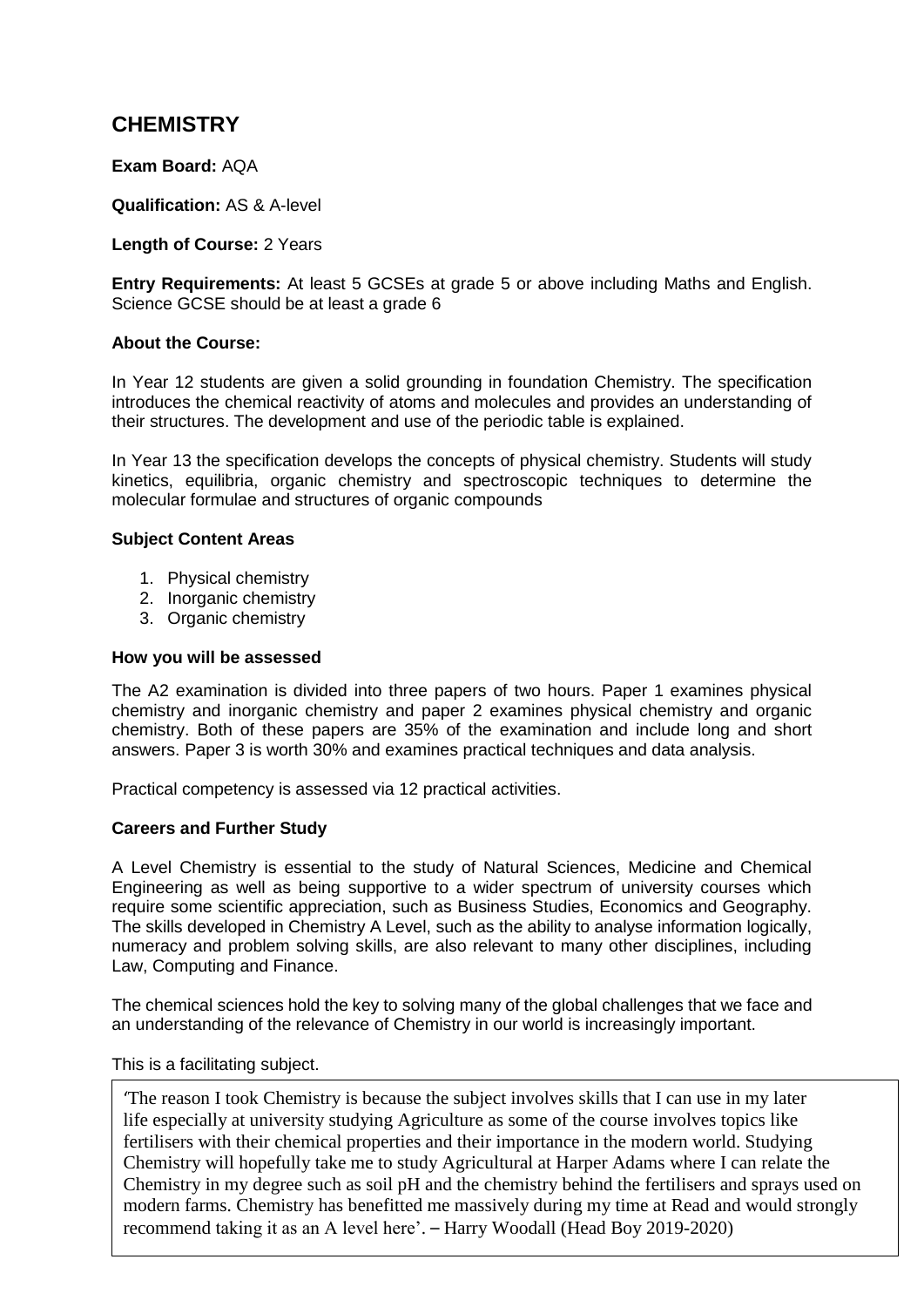# **COMPUTER SCIENCE**

#### **Exam Board:** AQA

**Qualification:** AS & A-level

**Length of Course:** 2 years

**Entry Requirements:** 4 GCSEs at grade 5 and above. Computer Science GCSE Science GCSE should be at least a grade 6

#### **About the Course**

A-level Computer Science is split into two sections, programming and theory. On the programming side of the course, students will learn the programming language Python. You will cover the fundamentals of programming, data structures, algorithms, and objectorientated programme design.

The theory of Computer Science aims to teach about the internal workings of a computer, right down the basics of how all data is stored using binary, whether that be numbers, text, pictures or even music. It goes on from there to cover aspects of computer architecture, showing the specifics of exactly how data is accessed from main memory using assembly language instructions and the fetch-execute cycle.

#### **Subject Content Areas**

As well as covering programming, the course aims to promote good programming practices such as avoiding global variables, sensible variable naming, structured programming, good re-use of code through procedures and functions, and proper commenting of code. It also covers higher-level concepts such as the social and legal impact of computers, and how to go about breaking down a big problem into individual programmable steps.

#### **How you will be assessed**

Assessment consists of two exam papers, both worth 40%, plus non-exam assessment (creating a program to solve a problem) worth 20%, which will typically be done over a period of about 3 months.

Paper 1 – an on-screen exam tests a student's ability to solve problems as much as it tests technical programming language knowledge (at Read this is Python).

Paper 2 - tests theory and will be in the form of a written exam. Questions are designed to test knowledge of computer systems, how they are formed, the social and legal parts of computing, communication, networking and databases.

#### **Careers and Further Study**

A-level Computer Science is naturally a strong subject to take if you wish to go on to do Computer Science at degree level. Equally, there are a number of software engineering courses which have computer science as a prerequisite. There are also other degree courses such as information technology and information systems, which will be served well by a Computer Science A-level. However, the subject is much more than this, and it is a way of logical thinking which is beneficial in many walks of life.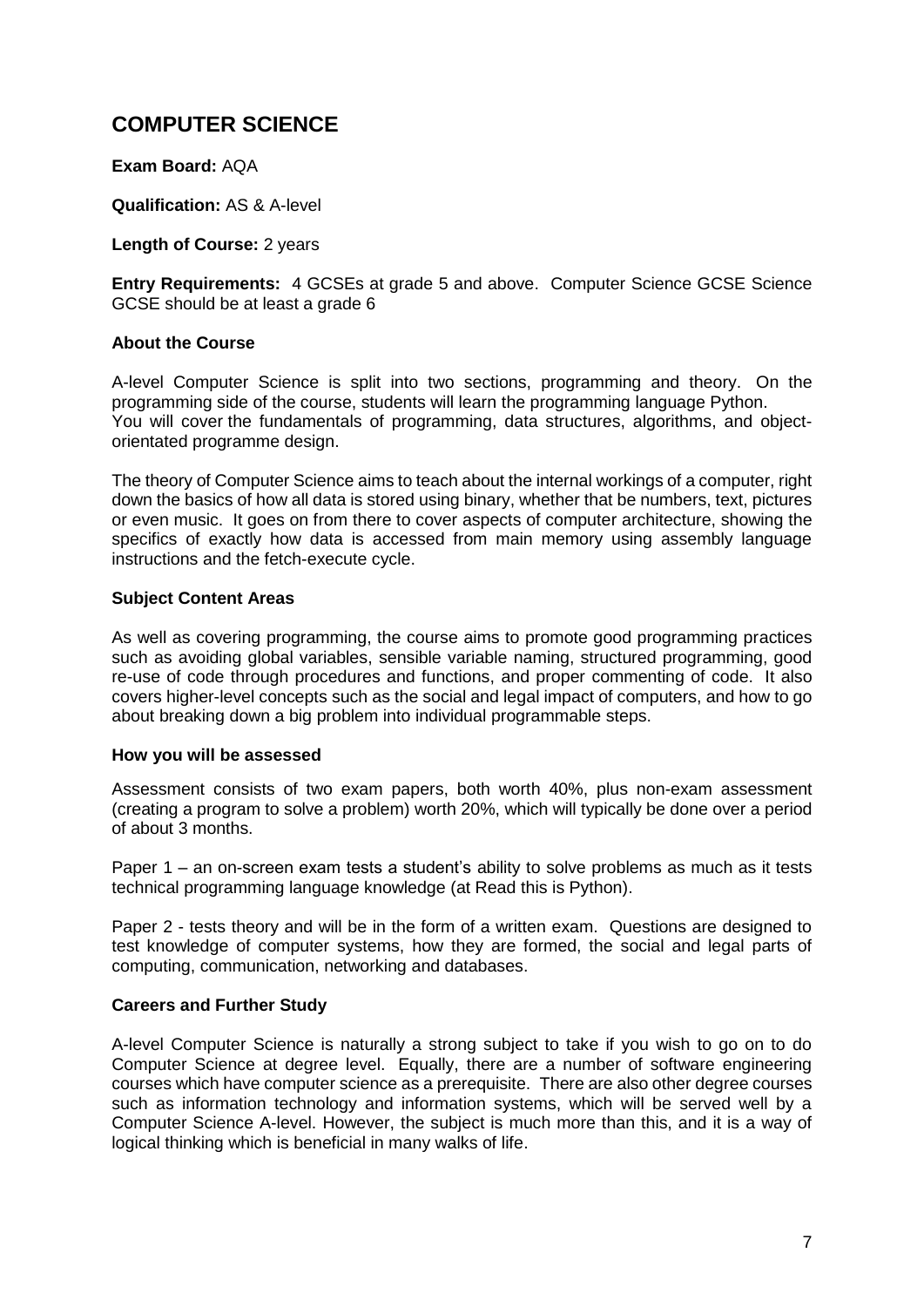# **DESIGN AND TECHNOLOGY: PRODUCT DESIGN**

### **Exam Board:** AQA

**Qualification:** AS and A-level

**Length of course:** 2 years

**Entry Requirements:** 4 GCSEs at grade 5 and above; grade 6 or above in Design Technology or Maths would also be an advantage.

#### **About the Course**

The AS and A-level design technology courses are two separate courses.

Both enable pupils to learn about contemporary technologies, materials and processes as well as establish practices. Students use their creativity and imagination to design and make prototypes that solve real and relevant problems. They are rewarded for risks taking designs, showing innovation and enterprise whilst considering their role as responsible designers and citizens.

#### **Subject Content Areas**

Students will develop knowledge and experience of real-world contexts for design and technological activity and develop an in-depth knowledge and understanding of materials, components and processes associated with the creation of products that can be tested and evaluated in use.

#### **Assessment**

- Paper  $1 -$  Technical principles  $-30\%$
- Paper 2 Designing and making principles 20%
- Non exam assessment (NEA) Single substantial design/development task 50%

#### **Careers and Further Study**

Over 60% of all new jobs created are to be found in Science, Technology, Engineering and Maths. Studying STEM subjects leads directly to a huge variety of exciting and rewarding career opportunities. With STEM skills, you can make a big contribution to many of the big challenges facing society today. From designing visual effects for a new film, to inventing a new hi-tech health scanner, to manufacturing a racing car or putting new satellites into space, there are thousands of exciting and well-paid opportunities.

Many of the jobs of the future will involve technology as the way that people work will continue to change. As the population grows, more homes will need to be built and the infrastructure in towns and cities will rely on skilled engineers.

Design skills and the ability to visualise new ideas can also be useful in many job families such as marketing, sales and advertising, arts, crafts and design, broadcast media and performing arts, journalism, publishing and construction.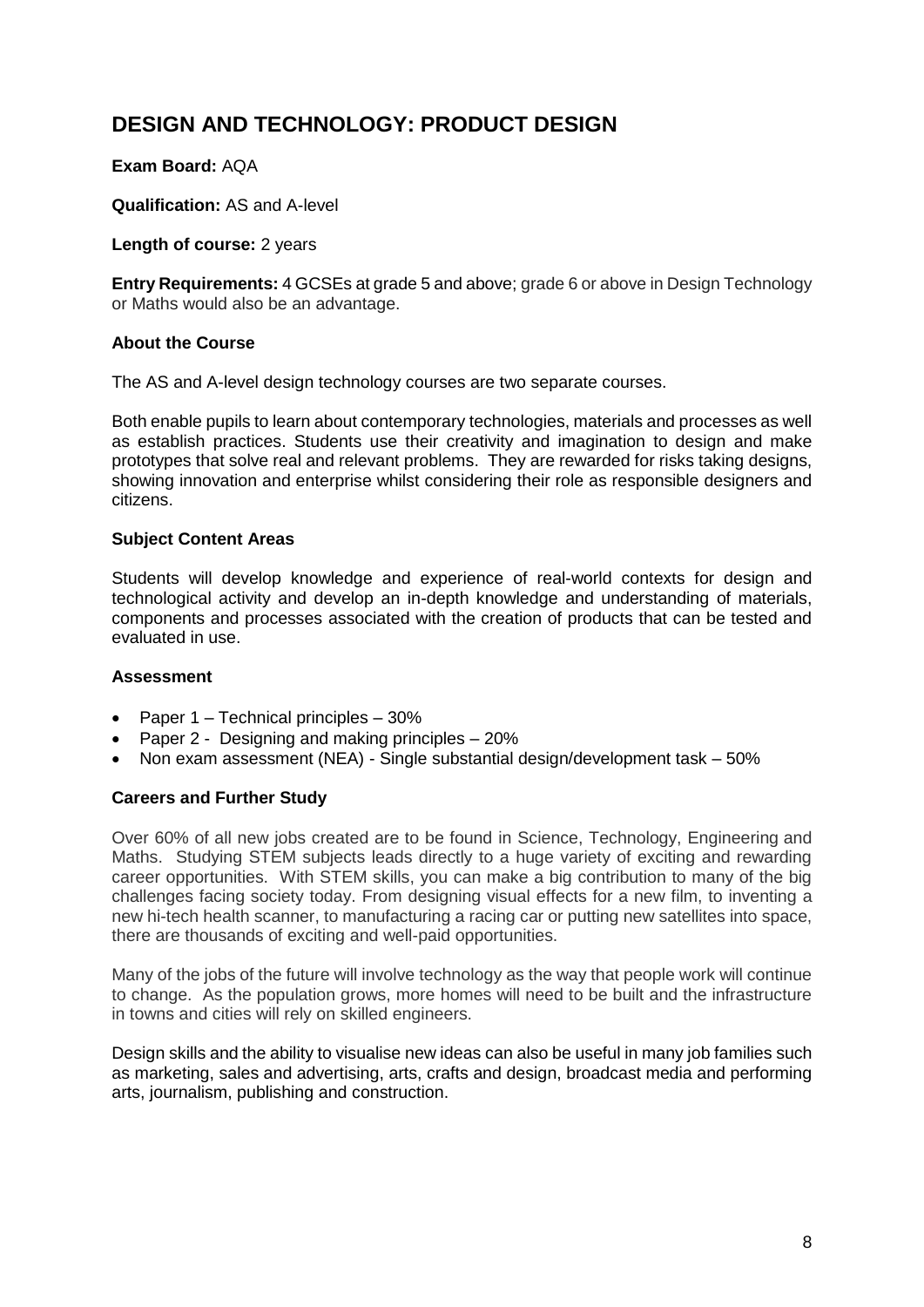## **DRAMA AND THEATRE**

#### **Exam Board:** AQA

**Qualification:** AS and A-level

**Length of course:** 2 years

**Entry Requirements:** Grade 5 in drama GCSE (if studied) and in English language or English Literature. If GCSE drama has not been studied, a keen interest in theatre and performance should be demonstrated. A good understanding of English Literature is essential.

#### **About the Course**

The course is divided into 3 broad areas:

**Drama and Theatre** – including the study of TWO set plays, the knowledge and understanding of drama and theatre and the analysis of live theatre makers. Students will study the plays from acting, directing and design perspectives.

**Creating Original Drama** – devising drama based on the work and methodologies of a prescribed practitioner.

**Making Theatre** – A practical exploration and interpretation of extracts taken from different plays, one of which must use the methodology of a prescribed practitioner.

The work will include study of texts, practical performance, devising and working from scripts. Students will write about plays they have seen and read and learn about the theory of practitioners, playwrights and directors.

#### **Assessment**

- 3 hour exam paper at the end of the course 40%
- Devised performance and working notebook 30%
- Scripted extract performance and reflective report 30%

#### **Careers and Further Study**

An A-level in Drama & Theatre can lead to further study of the subject at university or at drama school. It can also lead to a career in the performing arts industries. Drama and Theatre is a good choice of A-level to complement subjects such as English, Psychology, History and Music and is regarded by many universities as a good A Level for those wishing to study Law.

Having a Drama A-level will show that you are creative, work well with others, can analyse and interpret texts, write essays and confidently perform in front of an audience.

*'*When I took A level Drama it was the first year it had been offered at Read School and our teacher made the lessons interesting, personal and thought provoking. We studied different practitioners from the late 19th /early 20th century such as Brecht and Stanislavski to contemporary practitioners such as Frantic Assembly and John Godber, who is also a local actor/playwright. As there were only two pupils studying A level drama we got to explore several different characters within a play which helped immensely with our understanding of characterisation and plot, this also helped us hone our vocal techniques and mannerisms in order to portray different ages, genders, and periods from history. In the first year we studied Much Ado about Nothing, one of William Shakespeare's lesser known plays which just happens to be one of my favourites. Throughout the course we studied two set plays of varied historical contexts and styles, which were assessed in the written paper along with three additional plays for course work. One of these extracts was performed using the methodologies of one of the studied practitioners as a practical assessment. Finally students need to create a piece of devised drama also in the style of a different practitioner'*.* Francesca Turton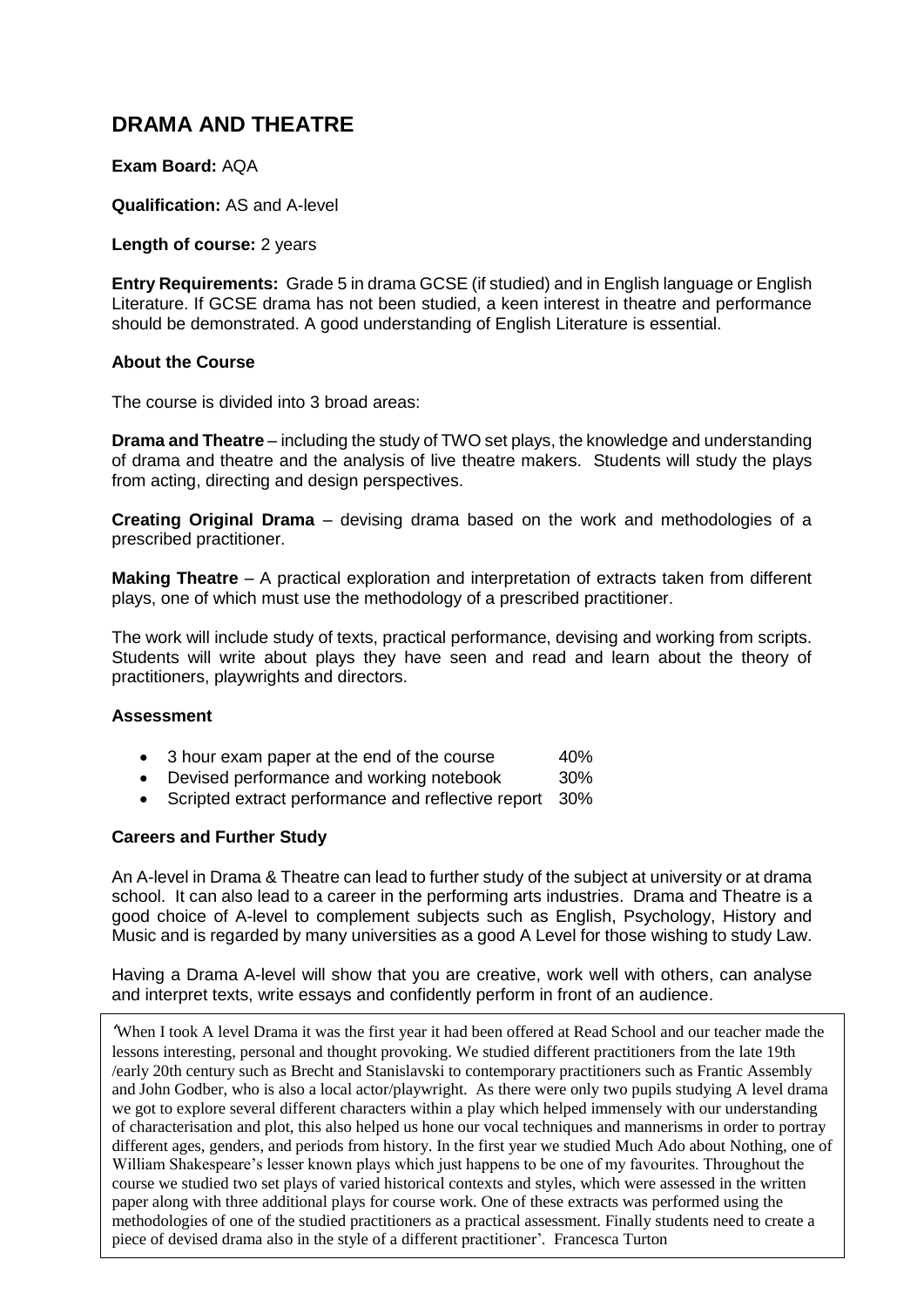# **ENGLISH LITERATURE**

### **Exam Board:** AQA

**Qualification:** AS and A-level

**Length of Course:** Two years

**Entry Requirements:** 5 GCSEs at grade 5 and above including at least a grade 6 in English Language or English Literature

#### **About the Course:**

**Paper 1 (Literary Genres)** – Aspects of Tragedy *or* Aspects of Comedy. Three texts are studied: a Shakespeare play; a further play; one further text (poetry or prose), one of which must have been written before 1900. In recent years, texts studied have included *King Lear, Othello, Richard II, Death of a Salesman, The Great Gatsby* and the poetry of Keats.

**Paper 2 (Texts and Genres)** – Elements of Crime Writing *or* Elements of Social and Political Protest Writing. Three texts are studied: a prose text written after the year 2000; one poetry text; one further text, one of which must be pre-1900. The exam will also include an unseen passage for comment and analysis. In recent years, crime texts studied have been *Atonement*, *When Will There Be Good News?* and the poetry of Crabbe, Browning and Wilde.

Other texts on the specification include *The Murder of Roger Ackroyd* and *Hamlet*. Examples of Protest Writing texts are *The Handmaid's Tale, Harvest, The Kite Runner, Henry IV, Part 1, A Doll's House* and the poetry of William Blake.

Non examination assessment (NEA: two essays, each 1,250 – 1,500 words long, which examine different texts in relation to the approaches set out in the AQA Critical Anthology. These critical ideas include Marxist criticism, Ecocriticism and Feminist criticism.

#### **Assessment**

- Tragedy one closed-book exam, lasting 2.5 hours (40%)
- Crime / Protest Writing one open-book exam, lasting 3 hours (40%)
- Non examination assessment (20%)

#### **Careers and Further Study**

English is a skills-based subject rather than being the application of topic-based knowledge. This means that its uses permeate the job market at every level. The obvious career opportunities include: Journalism, Law, Media, Teaching, Politics, Marketing and Sales - in essence, anywhere where advanced communication skills are required.

This is a facilitating subject.

'I think that studying A-level English Literature has been challenging yet thought-provoking. This subject teaches you how to study independently as a large portion of the work is reading books in your own time. In the lessons themselves you will study an array of books based around the topics you are studying. Personally, I am studying social and political protest writing, tragedy texts and it is finished off with course work, where you write about 2 texts of your choice one of which being a collection of poems. My favourite book that we have studied in class had been 'A Handmaid's Tale', I find the dystopian world and extreme patriarchal society very intriguing and I enjoyed studying the text from a feminist perspective' – Mia Brunton, Year 13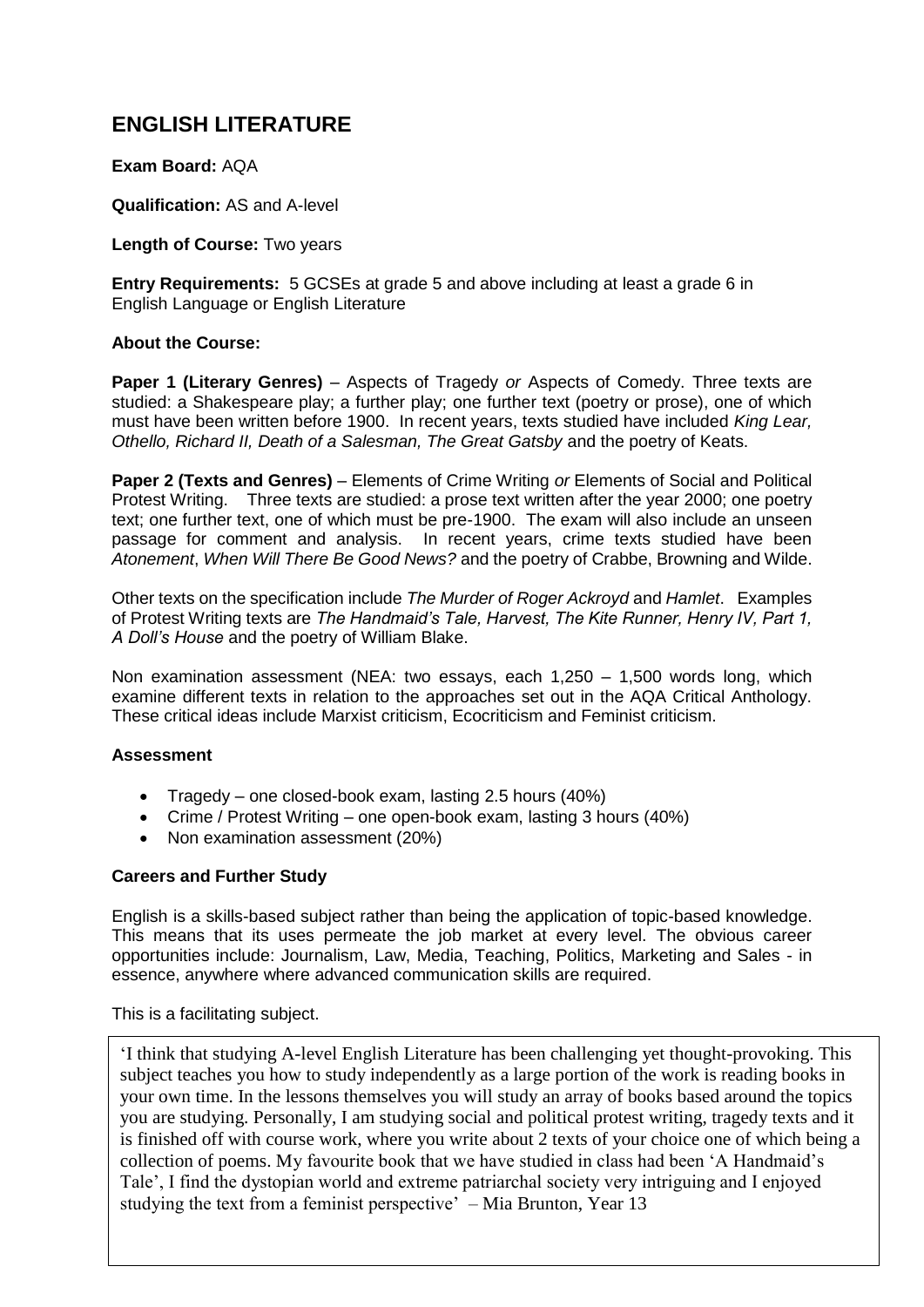# **GEOGRAPHY**

## **Exam Board:** AQA

**Qualification:** AS and A-level

**Length of Course:** 2 Years

#### **Entry Requirements:**

It is recommended that students need at least 5 GCSEs at grade 5, including a grade 6 in Geography or related subject.

#### **About the Course:**

The Advanced Level examination comprises 3 different units

#### **Unit 1**

Section A: Water and carbon cycles Section B: Coastal systems and landscapes Section C: Hazards

#### **Unit 2**

Section A: Global systems and global governance Section B: Changing places Section C: Population and the environment

#### **Unit 3**

Individual investigation (3000 - 4000 words) which must include data collected in the field and is based on a question relating to any part of the specification content.

#### **Assesssment**

There are two exams based upon the physical and human papers (40% each) The unit 3 is a coursework which will be internally assessed and then moderated (20%)

#### **Careers and Further Study**

Geography is a very popular university subject, either as a single subject, or as a combined subject. Career prospects are good for geography graduates in such vocational areas as mapping, environmental studies, town planning and other related job areas. Graduates are welcomed in commerce and industry largely because of their background training which encourages the analysis of problems from varying viewpoints.

Geography is a facilitating A level, which is very versatile and favoured as a traditional subject, which enables students the ability to prove their aptitude of the sciences or humanities alike.

'Geography A-level is an interesting subject due to the multiple different human and physical topics that you are able to study, which overlap with other different subjects such as Biology and Business Studies, meaning you are able to incorporate multiple aspects of different subjects into just one. You also learn to advance essay writing skills, while including case studies, which is very important to do in order to illustrate a wide understanding of how topics relate into the outside world and current events happening, meaning it's useful to be watching the news to know what is happening which will help for studying Geography. Personally, my favourite topic is 'coasts' as it has allowed me to build on previous knowledge gained at GCSE and I have chosen it to base my coursework on as a result, which has allowed me to research into the topic further and dedicate more of my time to this particular section which has been very enjoyable' – Zoe Bellamy (Head Girl 2019-2020)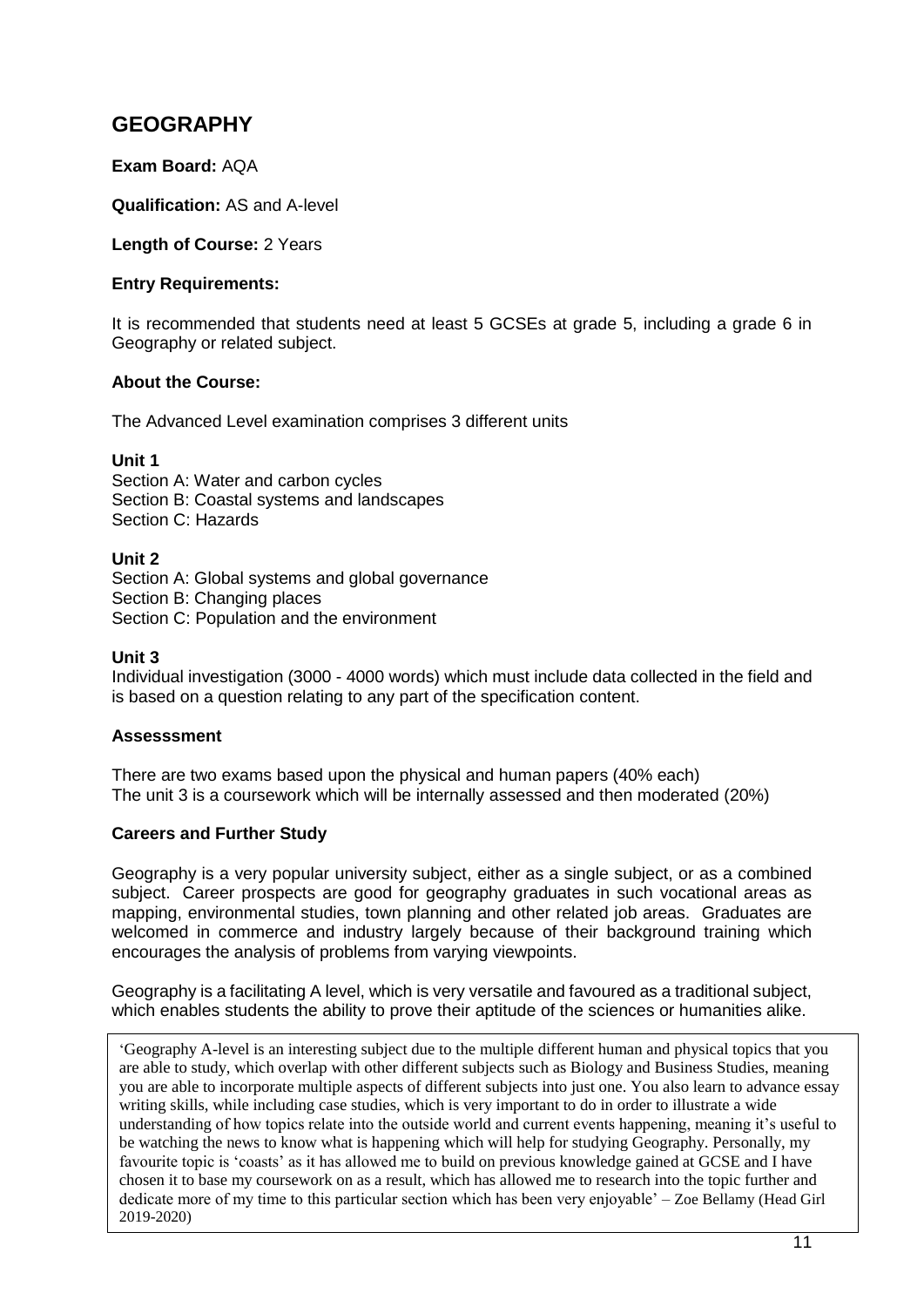# **HEALTH & SOCIAL CARE**

## **Exam Board:** PEARSONS

**Qualification:** BTEC (may be studied at Levels 1-3)

**Length of Course:** 2 Years

#### **Entry Requirements:**

It is recommended that students need at least 5 GCSEs at grade 5, including Maths and English

#### **About the Course**

This course is equivalent in size to three A-levels and is an introduction to the health and social care sector through applied learning.

Over the two year course you will study a diverse range of topics including: human development, care and support, public health, psychology, sociology, research techniques and analysis, anatomy, physiology and biological disorders.

You will also undertake work experience, planning and logging your own progress in this area.

#### **Assessment**

13 units are studied of which 8 are mandatory coursework units and 5 are externally examined. Mandatory content (72%). External assessment (42%).

Health and social care is a suitable course for any future career with vulnerable people, whatever their age, ability or condition. It is valuable for those wishing to go to university, into apprenticeships, or employment. Students have entered nursing, teaching, medical support roles, community and youth work, social work and all types of care from gaining this qualification.

#### **Careers and Further Study**

BTEC Level 3 Certificate/ Subsidiary Diploma / 90 Credit Diploma / Diploma / Extended Diploma

Whether you are looking to progress into employment or onto a university course, the broad nature of BTEC Health and Social Care at advanced level will not lock you into any particular direction and will give you the background knowledge to pursue a variety of career pathways. There are many opportunities for suitably qualified students to train to become Nurses, Midwives, Social Workers or progress to a degree in Psychology, Bio-Medical Science or similar.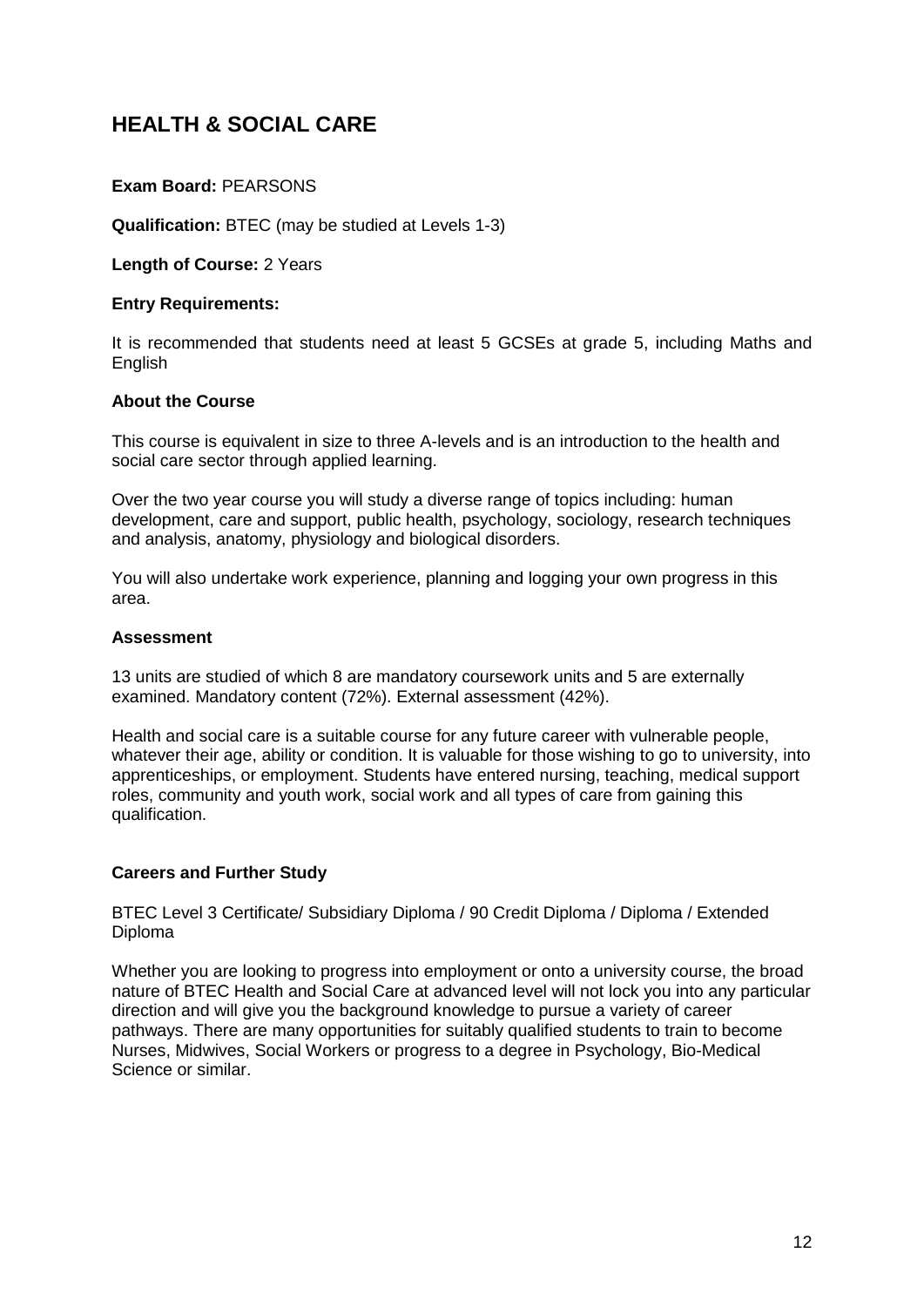## **HISTORY**

#### **Exam Board**: OCR

**Qualification:** A-level

**Length of Course**: 2 years

**Entry Requirements:** 5 GCSEs at grade 5 and above and preferably grade 6 in GCSE **History** 

#### **About the Course:**

Pupils will examine three components and complete one non-examined assessment.

**Component One:** Period Study: We are currently exploring "Britain 1930-1997".

**Component Two**: Non- British period study: We are currently exploring "Democracy and dictatorships in Germany 1919-1963"

**Component Three**: Thematic study and historical interpretations. We are currently exploring "Popular Culture and the Witch craze of 16<sup>th</sup> and 17<sup>th</sup> centuries".

**Component Four:** Topic based essay

#### **How will you be assessed?**

**Component One:** Written exam: 1 hour 30 minutes: 25% of the A-level **Component Two**: Written Exam: 1 hour: 15% of the A-level **Component Three**: Written exam: 2 hours 30 minutes: 40% of the A-level **Component Four**: NEA: 20% of the A level

#### **Careers and Further Study**

History is considered a facilitating subject as the skills required to complete A level history naturally lend itself to other careers like journalism, law, politics, public sector, business, marketing, economics, academia, teaching and archaeology.

You won't need it for other specific courses but the Russell Group recommends history as an excellent subject for keeping your options open when choosing a degree. It can be especially useful for courses that include elements of history and essay writing such as:

| Archaeology              | History of Art    |
|--------------------------|-------------------|
| Economics                | Law               |
| <b>Classical studies</b> | <b>Politics</b>   |
| Modern languages         | Teaching          |
| English                  | Religious studies |
|                          |                   |

13 History helps solidify important skills that will be used within the future' – Grace Handforth, Year 13 'A-level History is a very interesting subject due its diverse topics such as: Modern Britain, Nazi Germany and Witchcraft. My favourite topic is witchcraft as it highlights the naivety of ordinary people throughout the 13<sup>th</sup>-16<sup>th</sup> centuries. Hopefully, having an A-level in History will lead me to a Russell Group University, where I will be able to further broaden my knowledge. In addition to this, studying History has allowed me to develop my essay writing skills and taught me to understand the importance of referencing my work, which will prepare me for university assignments. Therefore, as well as being an enjoyable subject, A-level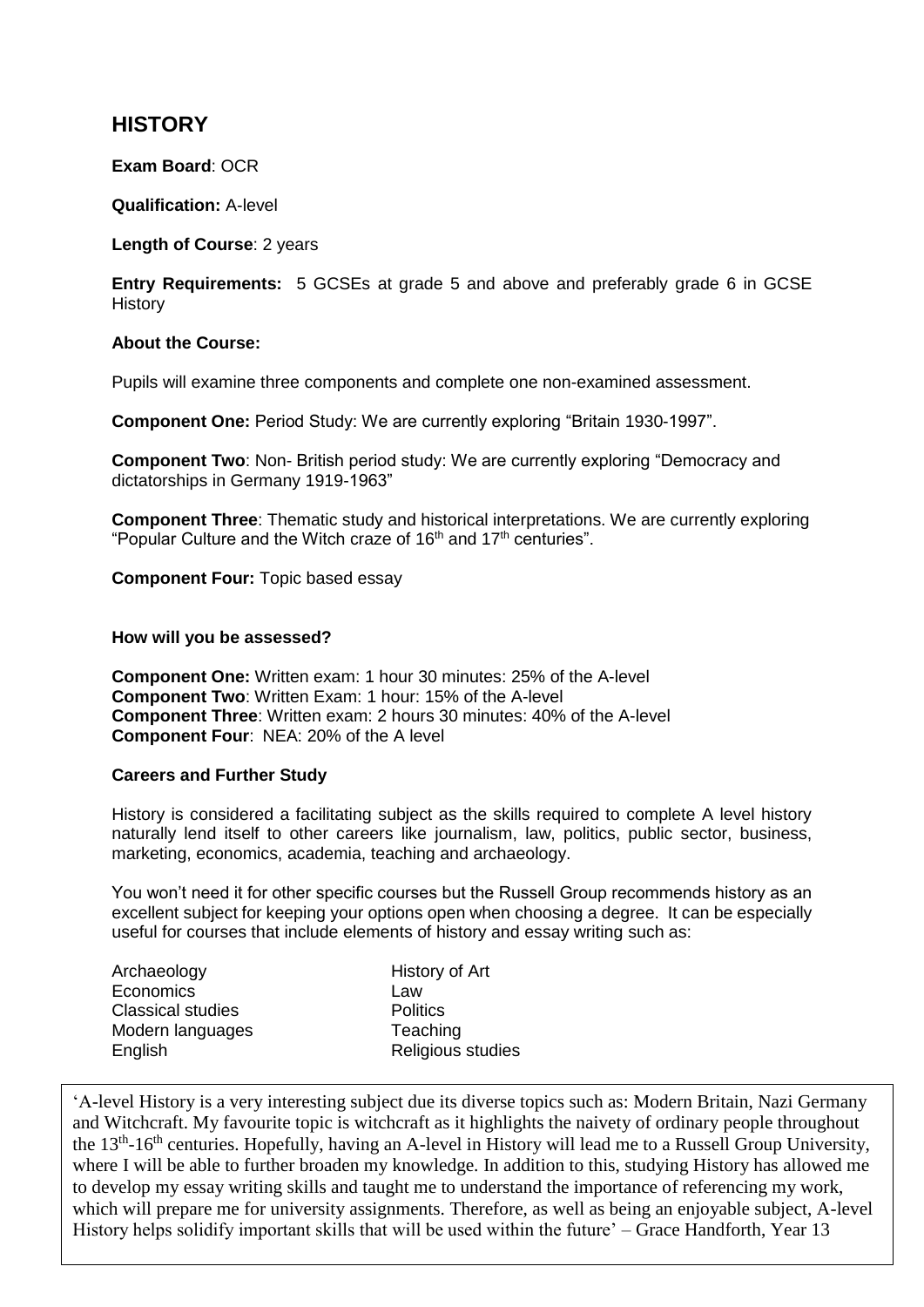# **Leiths Certificate in Food and Wine**

The Leiths School of Food and Wine is an award-winning UK cookery school offering a world class professional chef diploma and a number of different amateur cooking qualifications. In 2020 Read School was awarded 'Leiths Academy' status and we now offer the *Leiths Introductory Certificate in Food and Wine* to Year 12 and 13 students, wishing to study this qualification alongside two or three further A-levels. An additional charge is made for this course and students are expected to provide their own ingredients.

**Exam Board**: CTH (Confederation of Tourism and Hospitality)

**Qualification:** Those who complete this course with distinction will receive 36 UCAS points.

The course fulfils the 'New Skill' section of the Duke of Edinburgh's Gold Award, and it's a great interest to mention on a UCAS personal statement. Students with a passion for food may wish to continue their training at Leiths in London. Those who have taken the Leiths Introductory Certificate are usually able to omit the Foundation Term of the Leiths Diploma, and complete the Diploma in just two terms.

**Length of Course**: The course consists of 40 lessons that are a minimum of 2.5 hours long. It's held over five terms.

**Entry Requirements:** 5 GCSEs at grade 5 and above and preferably grade 6 in GCSE FPN

**Course Details:** This comprehensive and exciting introduction to cooking gives pupils a thorough understanding of culinary techniques, and the chance to explore the science behind them. With training in understanding recipes, time management, menu planning, food presentation, food safety and hygiene, pupils will gain a solid practical foundation as well as an impressive repertoire that will enable them to cook confidently, either independently or in a group.

Leiths promotes a positive attitude towards food and students will be trained in healthy eating and adapting recipes for a balanced lifestyle. They will learn how to buy and store food sensibly, be taught store cupboard recipes and creative uses for leftovers, and be given an introduction to wine.

As well as learning an essential set of cooking skills, students will learn to cook a range of delicious recipes from around the world including Goujons of plaice with tartare sauce; Duck breasts with ginger, chilli and lime; English roast chicken with all the trimmings; Rack of lamb with mustard crust; Za'atar crusted prawns with a bulghur wheat and herb salad; summer berry pavlova and homemade ice creams.

By the end of the course, whether going on to fend for themselves at university, cook for friends and family or cook professionally, students will have developed the skills, knowledge, confidence and enthusiasm to enjoy a lifelong love of food and cooking.

#### **Assessment:**

Students will also take a 2.5 hour practical exam and a separate theory exam, both assessed by a visiting Leiths teacher.

For students with professional catering ambitions, the successful completion of the Introductory Certificate is a fast track to the Leiths Two Term Diploma, a culinary alternative to university.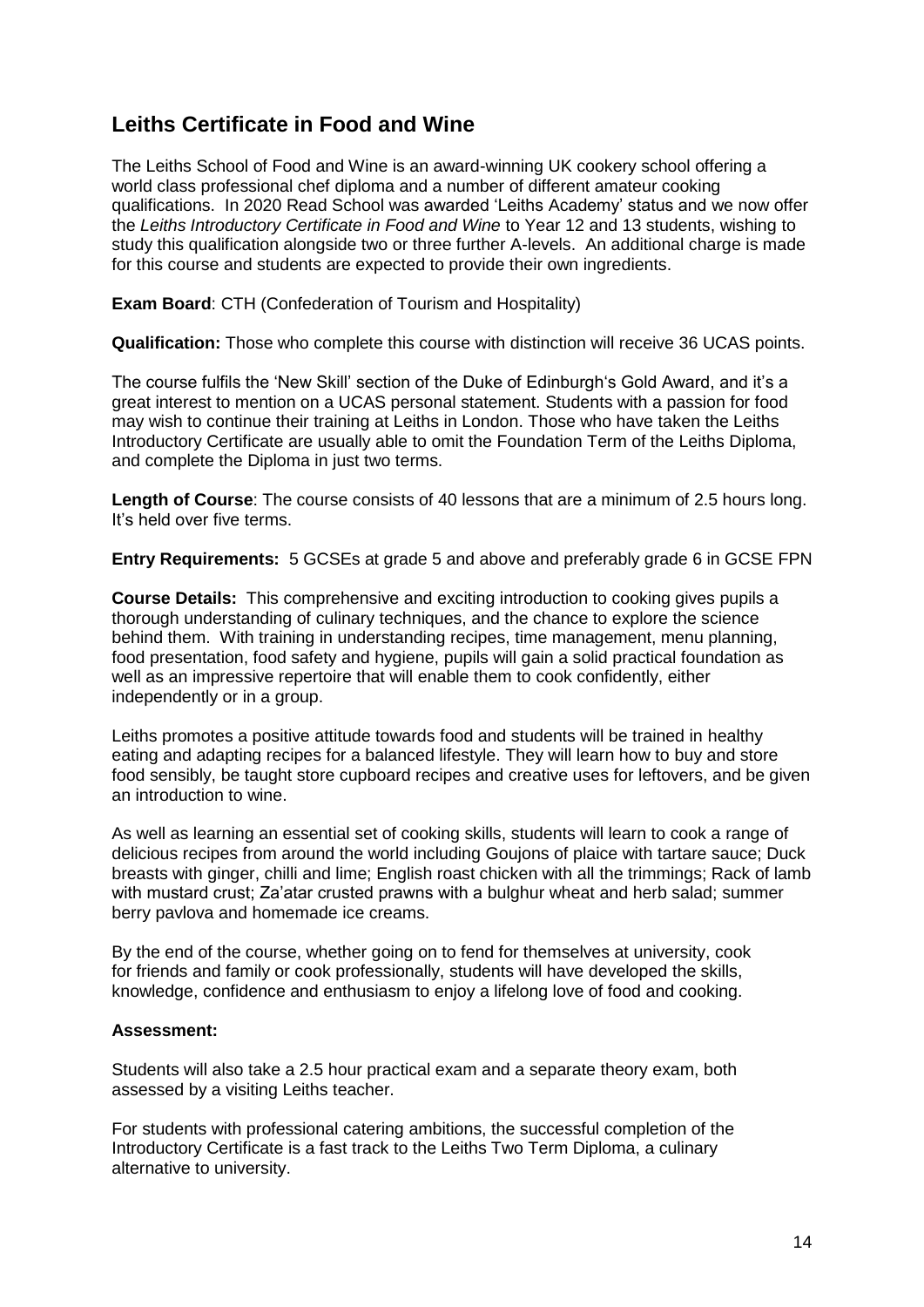## **MATHEMATICS**

#### **Exam Board:** Edexcel

**Qualification:** AS and A-level

**Length of course:** 2 years

#### **Entry Requirements:**

Most pupils who go on to study maths in the Sixth Form will have at least a grade 6 from the Higher paper at GCSE, but most students will find that having a grade 7 or higher is more advantageous.

#### **About the Course**:

Pure maths accounts for two thirds of the final mark and covers the following topics Algebra, Coordinate Geometry, Sequences and Series, Trigonometry, Differentiation, Integration, Vectors, Proof, Numerical Methods. The other third of the marks covers Statistics topics – Sampling, Data Presentation and Interpretation, Probability, Statistical Distributions, Statistical Hypothesis Testing **and** Mechanics topics – Quantities and Units, Kinematics, Forces and Newton's Laws and Moments.

#### **Assessment**

The final examination taken at the end of the two year course consists of three papers:

- Paper 1: Pure Mathematics 1
- Paper 2: Pure Mathematics 2
- Paper 3: Statistics and Mechanics

#### **Careers and Further Study**

Mathematics is a universal language and as such it is one of the most fundamental subjects you can study. Although it may sometimes be difficult to see immediately the relevance of maths to a future career, and perhaps to subjects you intend to study later, maths in fact gives you an excellent grounding for any subject and is itself a prerequisite for many.

For a degree in maths, statistics, physics, engineering or actuarial science, for example, you will almost certainly need A-level maths. There are, however, many degrees which do not specify any particular subjects they wish you to have taken, and for many of these, maths will be an excellent choice. This is true for courses in economics, business studies, medicine, social sciences such as psychology and archaeology, and use of statistics in geography.

There is always a demand for employees who can think logically and process information accurately – skills that an A-level in maths will teach you.

This is a facilitating subject.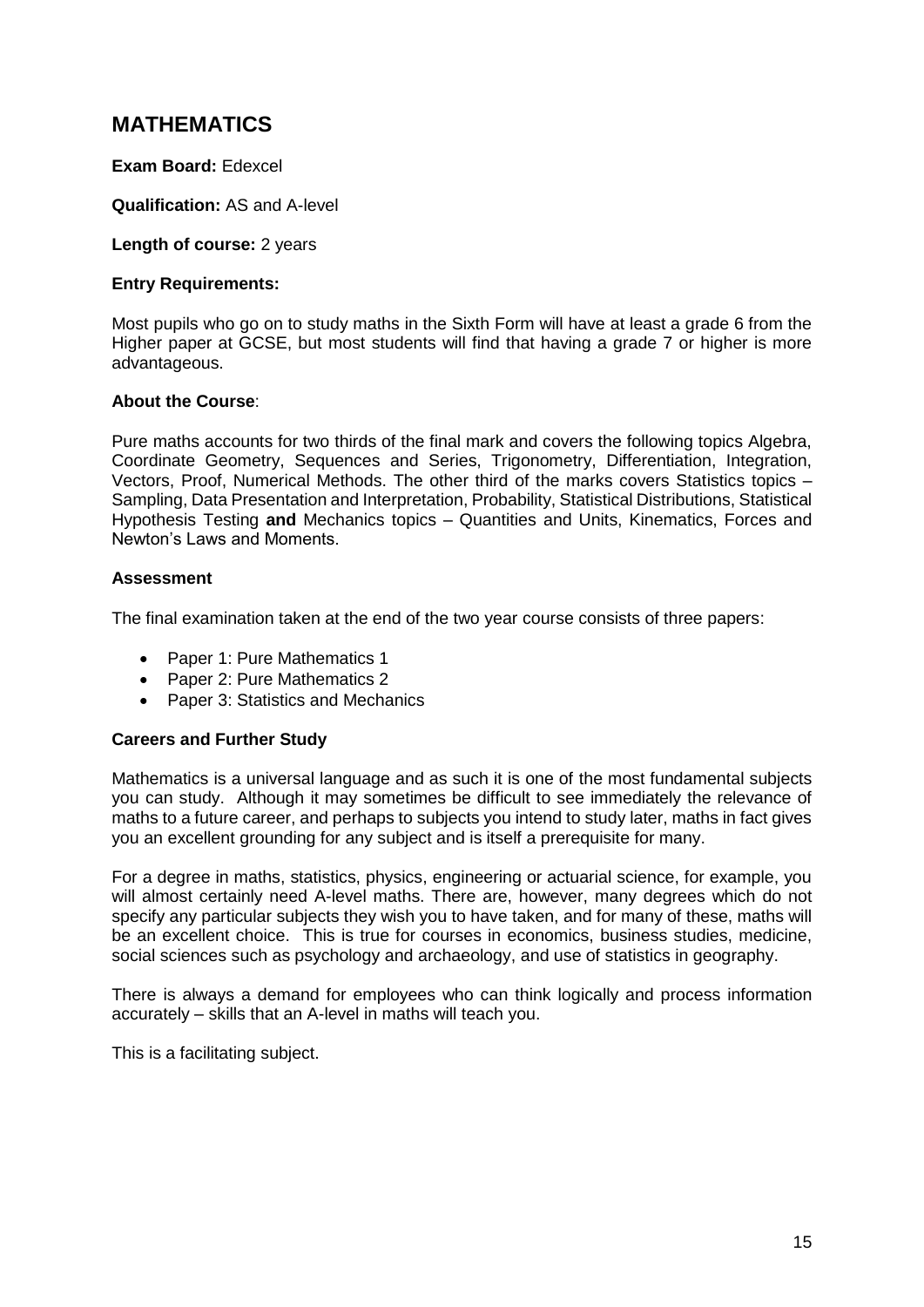# **FURTHER MATHEMATICS**

### **Exam Board:** Edexcel

**Qualification:** A-level (though A/S is possible for those not continuing to A level)

**Length of course:** 2 years

#### **Entry Requirements:**

This is an extension of A level Maths both in content and difficulty. Therefore, a grade 8 or 9 at GCSE is ideal with the potential for grade A at A level maths.

**About the Course** There are four units to the course, each with its own text book. Two units are compulsory (Further Pure Maths 1 and 2) and two units are chosen options covering Further Pure Maths, Mechanics, Statistics and Decision Theory.

#### **Assessment**

As with the A Level Mathematics, A level Further Mathematics is now a linear qualification with examination at the end of the two year course through four examinations;

- Paper 1: Further Pure Mathematics 1
- Paper 2: Further Pure Mathematics 2
- Papers 3 and 4 provide options chosen from Further Pure maths, Statistics, Mechanics or Decision Theory

'I not only chose Maths as it would benefit my Physics but also it is a really intricate and fascinating subject and provides you with that feeling of accomplishment. Further Maths improves my A-level Maths as it provides additional practice and consolidation of techniques. It undoubtedly has improved my logical thinking and data analysis skills. Although you learn a wide range of new topics in further maths, unknown to A-level maths such as complex numbers, matrices and vectors it provides you with a bit more of a stretch and challenge which is an important skill to have across all subjects. Maths as a whole provides me with the tools and a strong support for my physics in particular where there's a lot of overlap in the mechanics topic'. Lauren Shields (Year 12)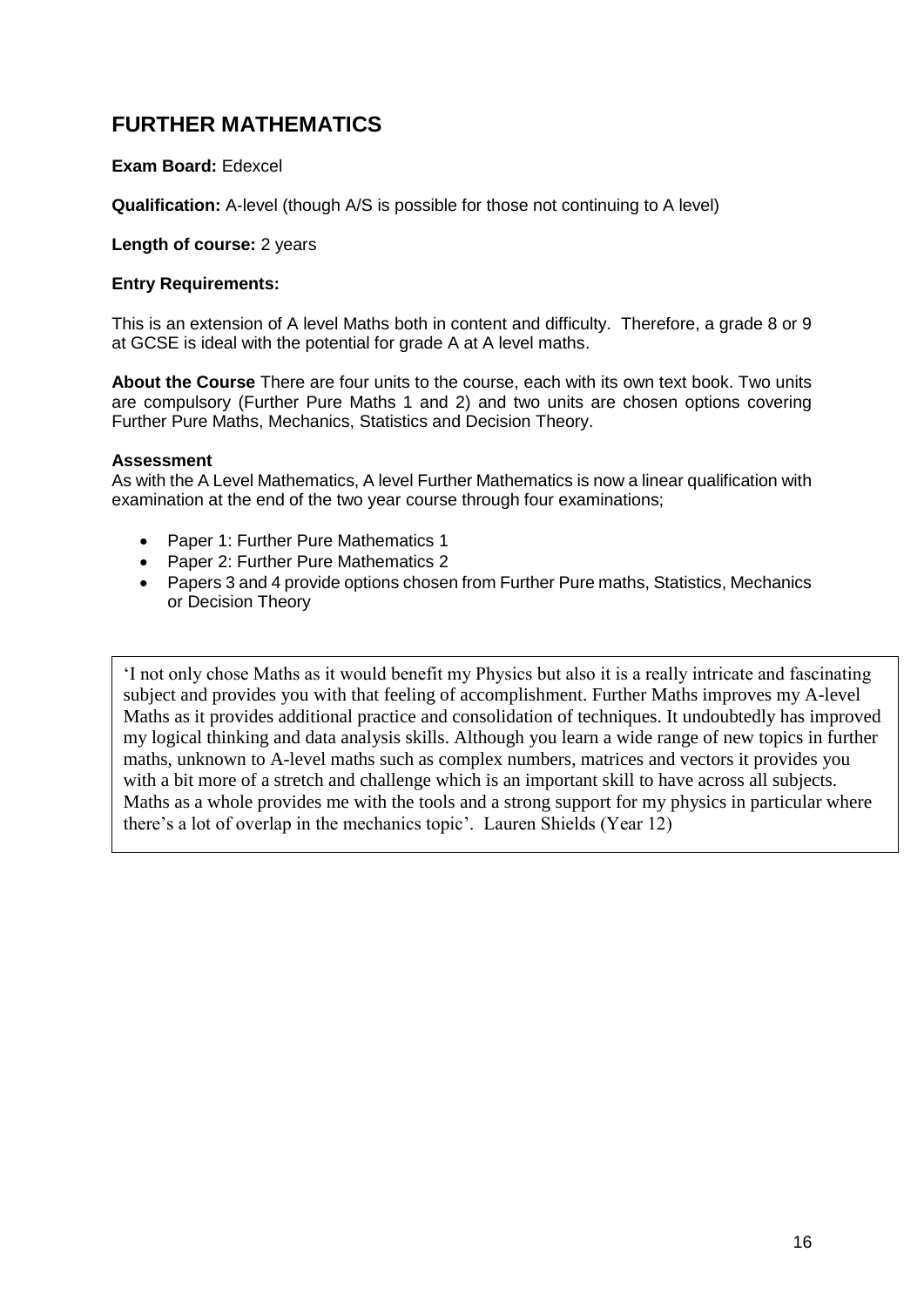## **MODERN FOREIGN LANGUAGES: French – Spanish - German**

#### **Exam Board:** AQA

**Qualification:** AS and A-level

**Length of course:** 2 years

#### **Entry Requirements:**

Most students who go on to study a modern foreign language in the Sixth Form will have at least a grade 6 from the Higher Examination at GCSE, but most students will find that having a grade 7 or above is more advantageous.

#### **About the course:**

The new A-level exams build on the new GCSE MFL exams, extending many familiar topics. They also add the study of a film, a novel and a personal research project for the oral examination. Some students choose to study an AS qualification over one or two years.

#### **Assessment:**

The final examination consists of three papers

- Paper 1: Listening, Reading and Writing
- Paper 2: Writing
- Paper 3: Speaking

#### **Careers and Further Study**

In an increasing global job market, competence in at least one foreign language is essential. Studying a language is a multi-disciplinary pursuit which will enable our students to develop many skills and become highly desirable to employers. Students opting to study A-level French, Spanish or German should be open-minded and keen to discover an array of information about society, politics, history and the arts.

Many universities seek students who hold a language qualification. University courses with a language provide an exciting opportunity for students to spend a year in another country, thereby gaining a working fluency in the language and a valuable means of widening one's personal and professional horizons. Modern foreign languages are considered a facilitating subject.

During the French A-level course we are able to further develop our language skills whilst also getting a better understanding for France's culture and history. We will also study a French book and film which allows us to further immerse ourselves in the country's culture. By taking French at A-level I've been giving many chances to improve my speaking and fluency for example, the Paris trip in October 2019 helped me to become more confident in my language skills. In March I will be going on the French Exchange and this will also give me the chance to meet new people and experience France in a non-touristic way. – Isla McLellan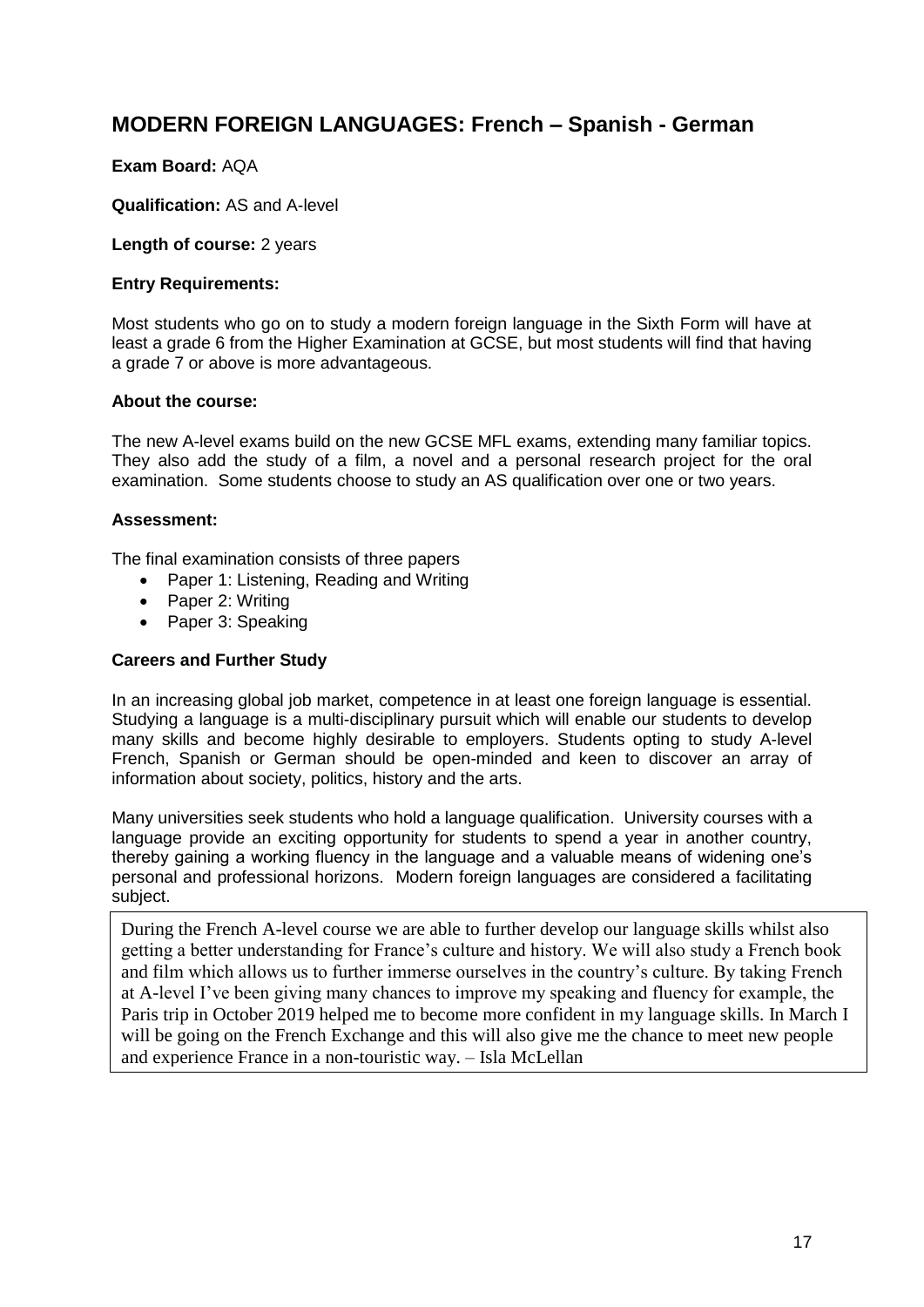## **MUSIC**

**Exam Board:** AQA

**Qualification:** AS and A-level

**Length of course:** 2 years (1 year possible for AS)

### **Entry Requirements**

Most pupils who go on to study music in the Sixth Form will have at least a level 6 at GCSE

## **About the Course**

The new A level Music is a linear qualification in three components:

- Component 1 is Appraising Music (involving an externally assessed examination)
- Component 2 is Performance (consisting of an NEA portfolio)
- Component 3 is Composition (consisting of an NEA portfolio).

#### **A-level**

- Component 1: There are 3 Sections: Section A (Listening), B (Analysis), C (Contextual Understanding). Written exam: 2 hours 30 minutes.
- Component 2: Solo and/or ensemble performing as an instrumentalist or singer lasting at least 10 minutes.
- Component 3: Composition 1: composing to a brief and Composition 2: free composition, with a combined minimum time of 4 and a half minutes.

#### **Assessment:**

#### **A-level**

Component 1: 120 marks in total (40% of the A level) Section A – 56 marks Section B – 34 marks Section C – 30 marks

Component 2: 50 marks in total (35% of A level)

Component 3: 50 marks in total (25% of A level)

#### **Careers and Further Study**

Music A-level is a highly regarded subject. It can be used to study Music at degree level, or as an A-level to access other employment opportunities. Careers with Music A-level might include: musician, composer, music therapist, private music teacher, secondary school teacher, law, sound technician, arts administrator, broadcast engineer, community arts worker, event manager, radio broadcast assistant, radio producer, theatre stage manager.

Music A-level shows employers that you have a variety of skills – including creativity, confidence, problem solving, perseverance, focus, non-verbal communication, collaboration, accountability and dedication.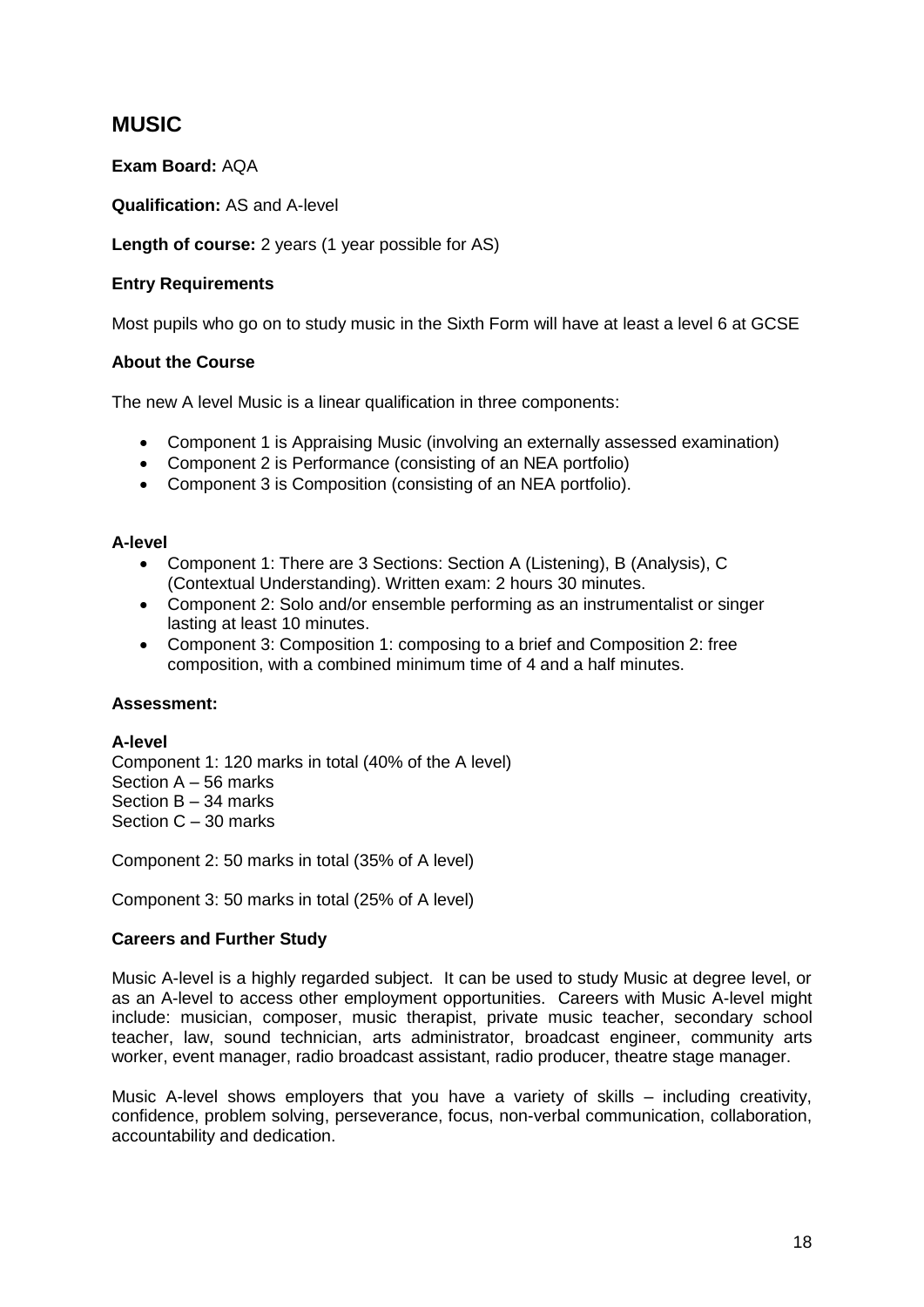# **PHYSICAL EDUCATION**

### **Exam Board:** AQA

#### **Qualification:** A-level

#### **Length of Course:** 2 years

#### **Entry Requirements:**

Grade 6 in GCSE Physical Education. If Physical Education hasn't been taken at GCSE level then grade 6 in Science as the course content links closely to science especially Biology and Physics. A strong performance in a single sport is essential; ideally this sport should be played to a high level outside of school.

#### **About the Course:**

Course content

- Applied Anatomy and Physiology
- Skill Acquisition
- Sport and Society
- Exercise Physiology
- Biomechanical Movement
- Sports Psychology
- Role or Technology in Physical Activity and Sport
- Practical Performance as a Performer or Coach in a single team or individual sport.

#### **Assessment:**

Written exam:  $2 \times 2$  hour papers =  $70\%$  Overall grade

Practical assessment: practical performance evidenced live or via DVD evidence and a written analysis and evaluation = 30% Overall grade

Physical Education can be viewed as a good A-level subject complementing many subject combinations, it has relevance and curriculum cross-over with Biology and Psychology. It is suitable as a subject leading into degree level study in the many of the sports related courses but particularly the following subjects; physiotherapy, sports injury rehabilitation, sport and exercise science, sports coaching and PE teaching.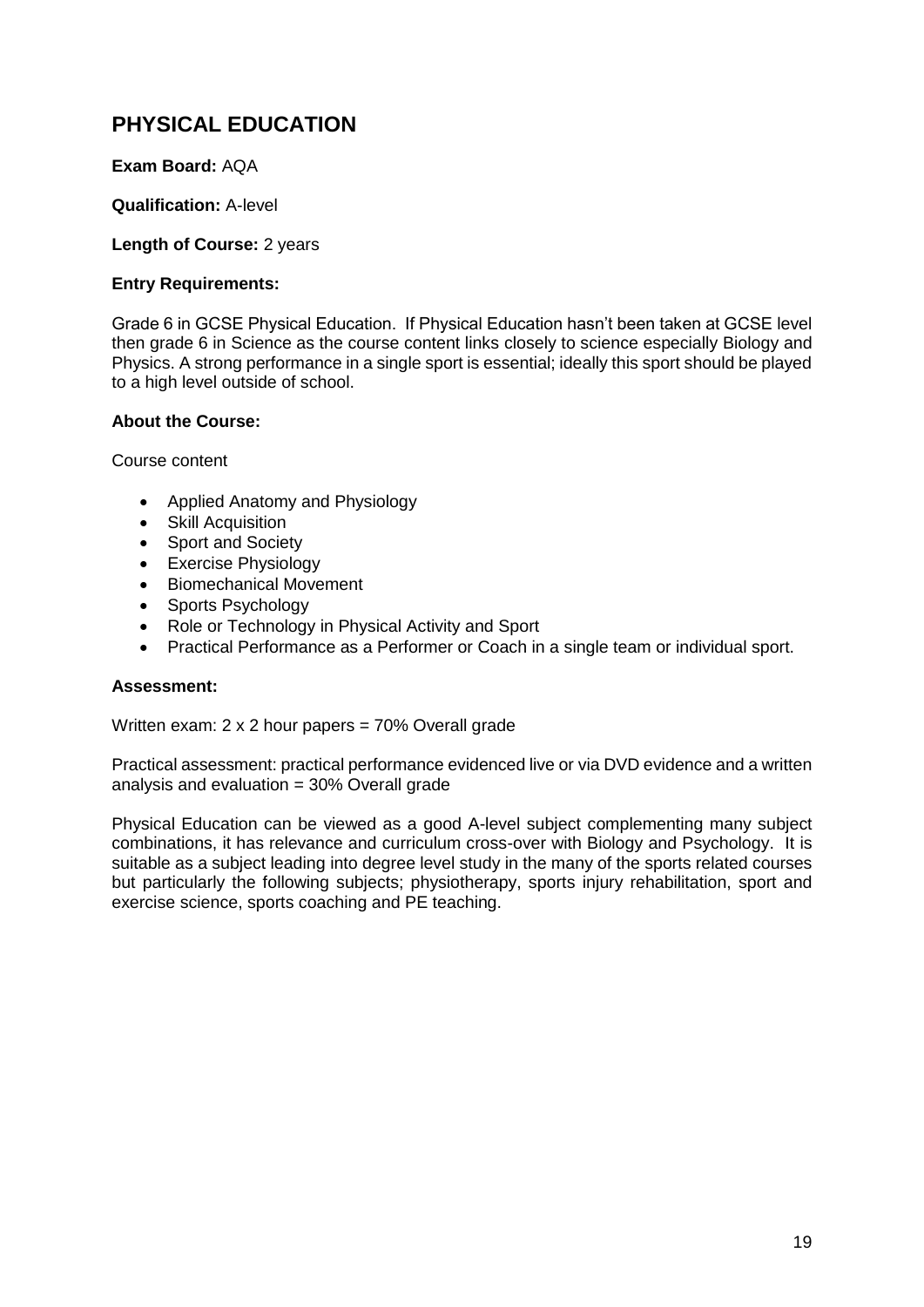# **BTEC SPORT**

### **Exam Board:** Edexcel

**Qualification:** BTEC Nationals Level 3 Sport

**Length of Course:** 2 years

### **Entry Requirements:**

BTEC Qualifications can be configured to different levels. Studying at level 3 the Extended Certificate is equivalent to 1 A-level, the Diploma to 2 A levels and the Extended Diploma to 3 A-levels. The number of units studied varies from each level. The BTEC Level 3 Subsidiary Diploma in Sport is 60 credits and has 360 guided learning hours (2 years).

Grade 6 in GCSE Physical Education. If Physical Education hasn't been taken at GCSE then grade 6 in science as the course content links closely to science, especially biology and physics. A strong interest in performance, umpiring and coaching is essential.

## **About the Course**

The course contains both exams and coursework, involves both theory and practical application, and covers a wide range of sport, health, well-being and fitness topics such as:

- **•** Anatomy and physiology
- **•** Fitness training and programming for health, sport and well-being
- **•** Professional development in the sport industry
- **•** Application of fitness testing
- **•** Research methods in sport
- **•** Skill acquisition in sport

#### **Assessment**

Work is assessed using a combination of internal assessments, which are set and marked by teachers, and external assessments which are set and marked by Edexcel. Assessment might take the form of assignments, projects or presentations.

#### **Careers and Further Study**

The qualification carries UCAS points and is recognised by higher education providers as contributing to meeting admission requirements for many courses. BTEC Sport provides an excellent qualification for entry into the Sports Industry, to university to study the many varied sports related courses and alternatively to study Physical Education to become a Teacher or Sports Coach.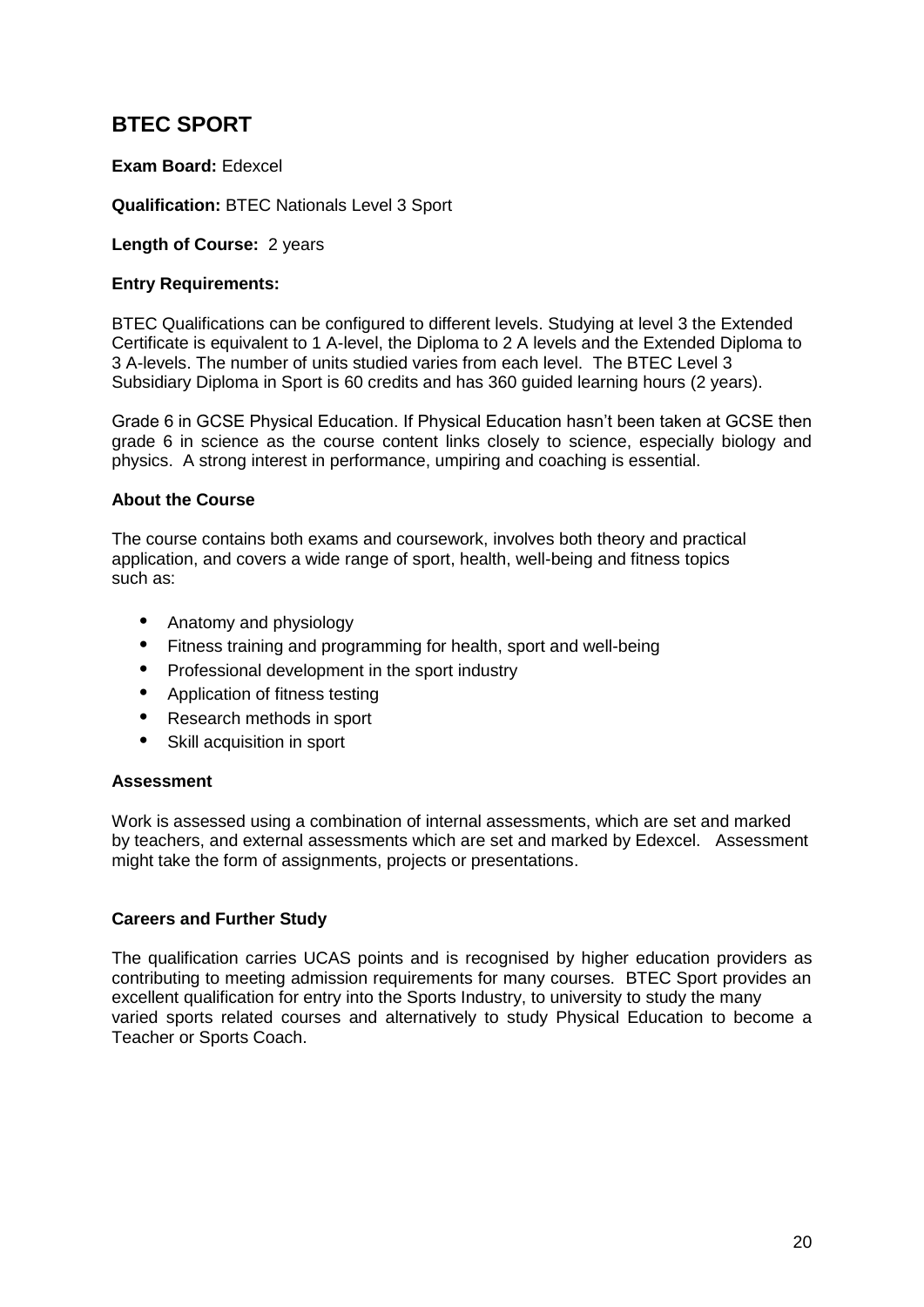# **PHYSICS**

## **Exam Board:** AQA

**Qualification:** AS and A-level

#### **Length of Course:** 2 years

#### **Entry Requirements:**

A-level Physics requires 5 GCSE subjects at 4 or above, including English. Maths, Physics (or Combined Science) should be level 5 or above. Interested candidates might also like to consider taking A-level Maths which would offer a significant advantage.

#### **About the Course:**

During the first year you will study

- Measurements and their errors
- Particles and radiation
- Waves
- Mechanics and energy
- Electricity

**Assessment:**

During the second year you will study

- Further mechanics and thermal physics
- Electric, gravitational and magnetic fields
- Nuclear physics
- Astrophysics
- 

Three written papers, each 2 hours comprising short, long and multiple-choice questions:

Paper 1: sections  $1 - 5$  and 6.1 of the specification. Paper 2: sections 6.2, 7 and 8 of the specification Paper 3: space option topic and practical experiments and data analysis.

Practical endorsement

You will be required to carry out 12 practical activities which will be assessed for practical competency. This is only applicable to the full A level and will results in a "PASS" included on your final certificate.

#### **Careers and Further Study**

The top seven degree courses taken by students with an A-level in Physics are Mathematics, Physics, Mechanical Engineering, Computer Science, Civil Engineering, Economics, Business.

Possible Career Options include geophysicist / seismologist, healthcare scientist, medical physicist, Radiation protection practitioner, Research scientist, teacher, meteorologist, technical author.

Physics also teaches many transferrable skills applicable to careers and courses not directly linked to physics and is a highly respected qualification to possess.

We find ourselves on this Earth for but a short time, appearing as if from nowhere and then disappearing back into nothingness. It is natural that whilst we are briefly here we might look around and ask questions such as, "What *is* all of this stuff?" If you want to hear the best answers to these questions that we've so far managed to come up with, study A-level Physics.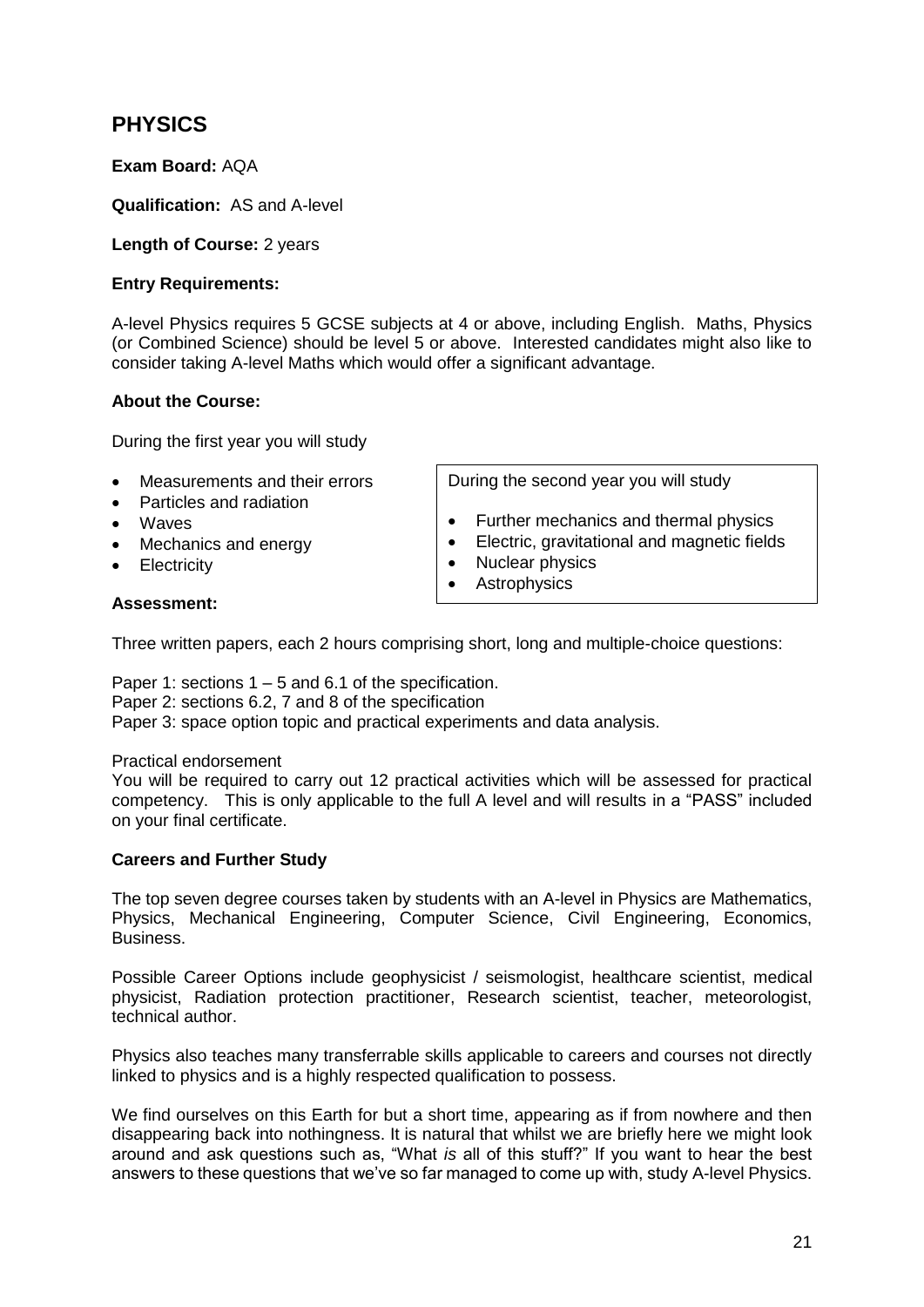# **PSYCHOLOGY**

## **Exam Board:** AQA

## **Qualification:** AS and A-level

### **Length of Course:** 2 years

**Entry requirements:** 5 GCSEs including at least a grade 6 in either English, Maths, or Science.

## **About the Course:**

Psychology is the scientific study of mind and behaviour, so you'll learn to think like a scientist. You'll study explanations for how people think, feel and behave as they do and you'll be asked to evaluate those explanations - is there any evidence for them? How strong is the evidence? You'll even do research of your own! You'll learn how to design experiments, questionnaires and do observations. You'll learn how to collect and analyse data, and how to apply what you have learned to the real world.

Subject content in the first year includes:

- Social influence
- Memory
- Attachment
- Approaches in psychology
- **Biopsychology**
- Psychopathology
- Research methods

#### **Assessment**

At A-level there are three exams, each account for one third of your A-level. The three exams last 2 hours and are worth 96 marks each. The exams consist of multiple choice, short answer and extended writing questions.

## **Careers and Further Study**

Psychology prepares you for a host of exciting career options, including marketing, business development, accountancy, human resources, forensic psychology, nursing, teaching, clinical psychologist, occupational therapist counselling.

Not a "facilitating" subject, but a challenging one and accepted as a second science by some universities for medicine degrees (please check specific courses).

'Psychology involves me studying human behaviour and how people are influenced by their environment, and people around them, I believe that it is key for the world of hospitality which is what I will be studying when I am going to University. This subject gives an insight on how the human brain thinks and what motivates people as a crucial people and I have especially enjoyed the behaviourism part of the course which involves as to why people behave in a certain manner. This subject will allow me to understand how people think and that I will be able to have the knowledge to respond to any situation a customer has. There is also a lot of analysis, statistics and research methods which will come in useful for any future employment'. – Sam Bond

Second year (A2) content includes options:

Option one

- Relationships
- **Gender**
- Cognition and development

Option two

- **Schizophrenia**
- Eating behaviour
- **Stress**

#### Option three

- **Aggression**
- Forensic psychology
- **Addiction**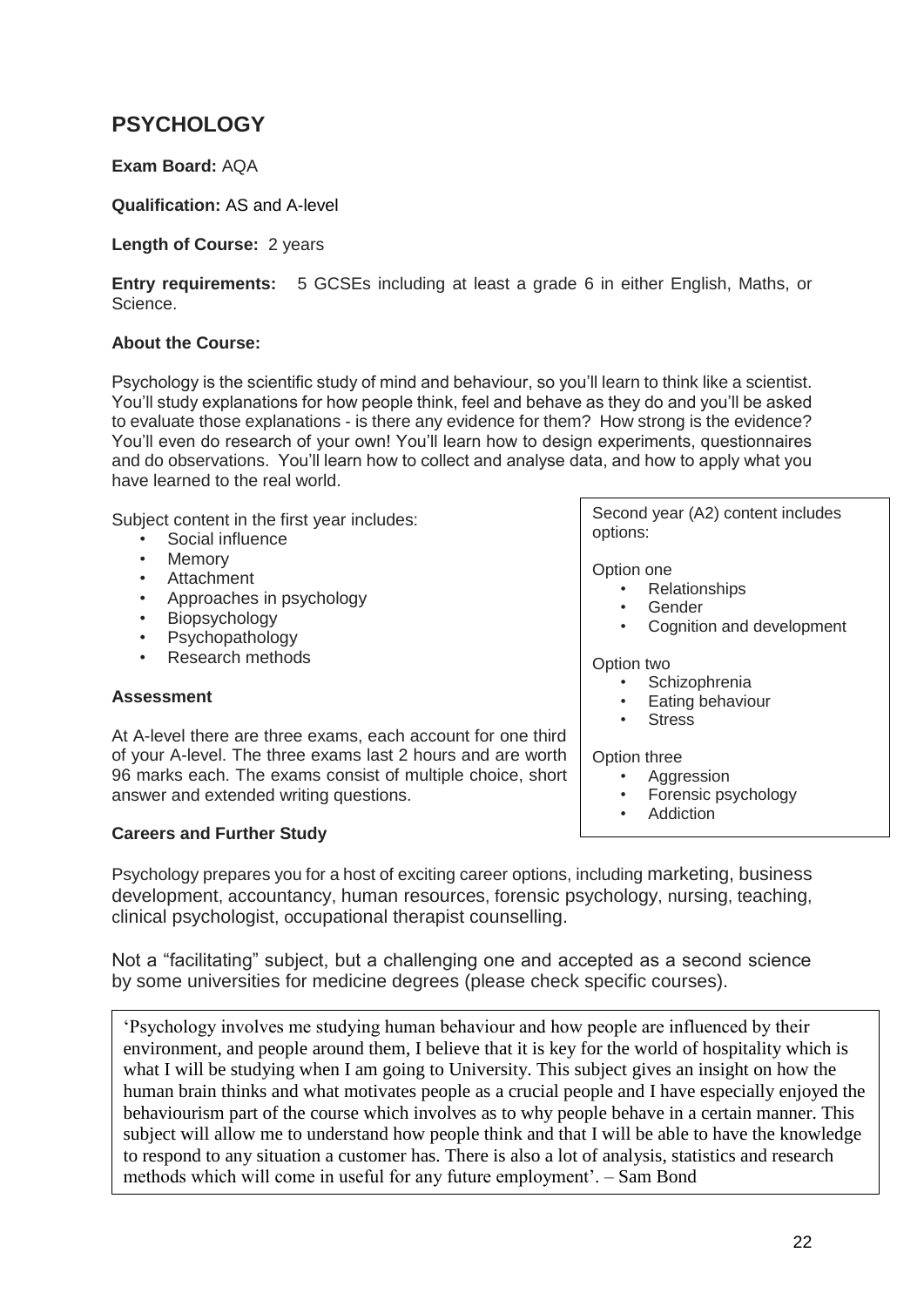# **EXTENDED PROJECT QUALIFICATION (EPQ)**

The Extended Project Qualification (EPQ) is independently researched, produced and presented by pupils and is highly valued by universities. It is a standalone qualification separately recorded on the UCAS form and it provides students with the opportunity to:

- choose their own topic
- understand and use research skills
- develop and improve their own learning and performance as critical, reflective and independent students
- extend their planning, research, critical thinking, analysis, synthesis, evaluation and presentation skills

The EPQ can take the format of a 5000-word essay or a practical artefact (e.g. artwork, design, performance or script) plus 1000-word commentary.

**Assigned lesson time:** Weekly taught sessions (1 period) delivering the skills you will need to complete your project, plus weekly meetings with a supervisor who will support your progress.

**Independent Study:** You will be expected to spend 2-3 hours per week on independent study (roughly 90 hours over the whole year). The EPQ is highly valued by universities for the independent learning skills and readiness for higher level study that it demonstrates.

Students who undertake the EPQ start this as part of the core Lower Sixth Form curriculum, completing it in the first half of the Upper Sixth.

It is awarded grades from A\* to U in the same fashion as A-levels and carries 28 UCAS tariff points for an A\*

Recent EPQ topics have been:

- Design and model a sustainable visitor centre for RSPB
- How VAR has helped referees and umpires and how it will continue to impact sport in the future
- To what extent is the success of the K-Pop group, Bangtan Sonyeondan, due to their innovative incorporation of traditional Korean art and culture?

Students can refer to their EPQ in their UCAS personal statements and at interview to demonstrate the subject interest that universities are looking for.

'I decided to embark on doing an EPQ, as I believe this gives me the opportunity to expand my knowledge on areas that I am interested in. For my project I had to research and collate sources to create a final essay. I also had to create a presentation that would give an insight into my whole investigation. By doing an EPQ, I've been able to learn how to cite my sources and develop my research skills, both of which would be useful in university and the project will let me further display to potential employers my personal interests and long-term commitment. Even though the EPQ is a longer process, it's fulfilling and rewarding for everyone'. – Lucy Barrick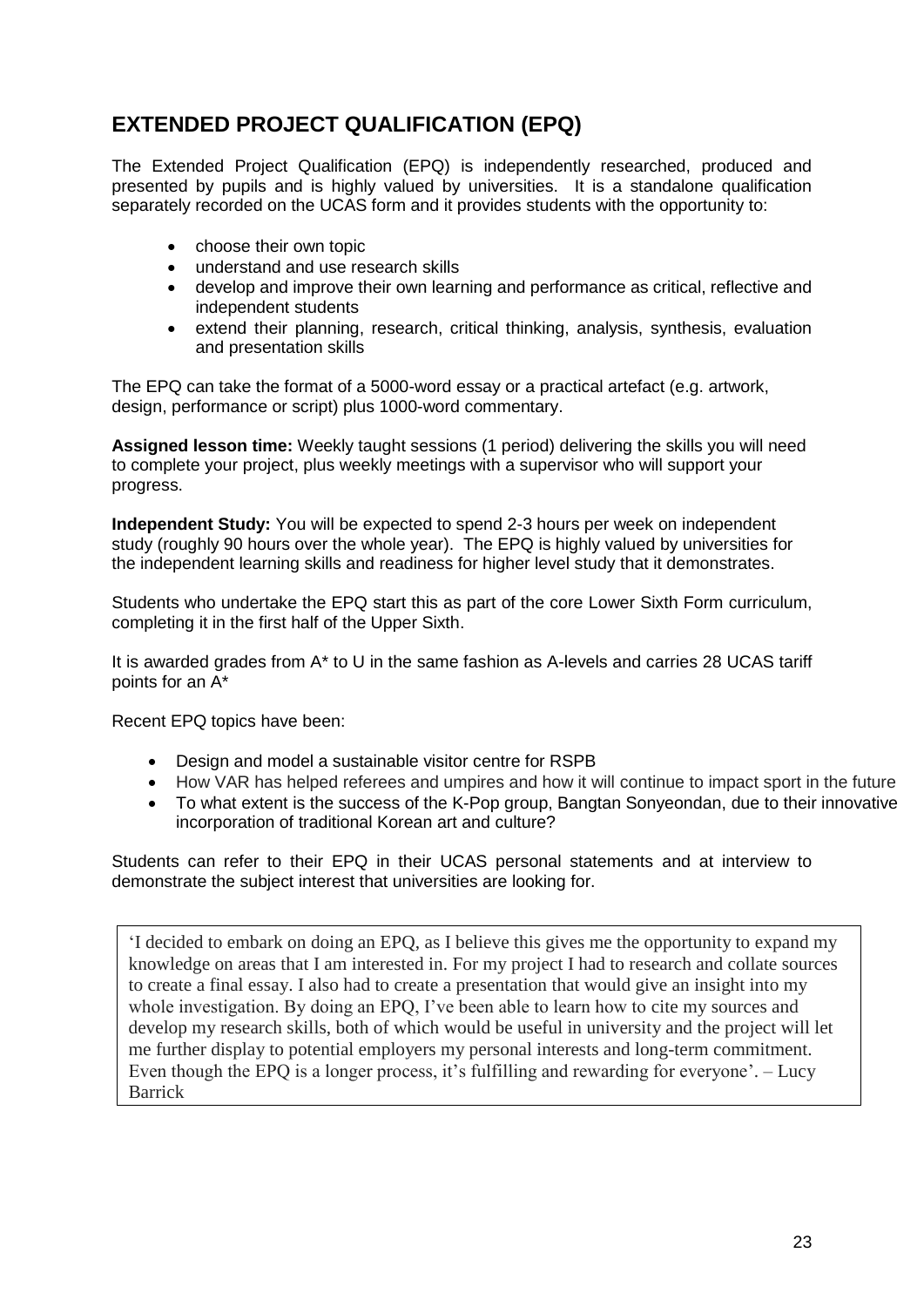# **UNIVERSITY APPLICATIONS**

University Advice is available to you from your Sixth Form Tutors and teachers throughout your time in the Sixth Form and it is never too early to start thinking about this. Many Sixth Formers have no idea of what they would like to do in their career, or what they might study at university. Therefore, investigating possibilities as soon as possible is the best way to ensure the right choice is made. Weekly tutorial sessions help to guide pupils through exploring their own strengths and weaknesses and we host a number of different universities during weekly tutor periods who give talks on their respective offerings.

Visits to open days at local universities are also encouraged, so that pupils quickly get a feel for what kind of university they want to study at, campus or city centre based. These tend to happen during the summer term of the Lower Sixth and the autumn term of the Upper Sixth. It is also a good idea to take a little time to visit likely universities during the Easter holiday in the Lower Sixth.

At Read School we aim to have all UCAS forms completed before the Christmas holidays, long before the January deadline. Many degree subjects do not lead directly into a career and are simply a starting point for careers for 'graduates in any discipline': i.e. non-vocational. Once you have a degree, many more career opportunities are available to you. It is, therefore, important to choose a subject that particularly interests you and that you enjoy.

#### **Applications to Oxford or Cambridge**

Several former Read School Sixth Form students have gone on to study at Oxford or Cambridge and we offer a programme of support with prospective applications, including regular talks with university representatives and visits to individual colleges and faculties.

These universities have extremely high admissions requirements and are very selective. To make a competitive application by the 15 October deadline students should:

- 1. [Choose a course](http://www.ox.ac.uk/admissions/undergraduate/courses) and make sure that you have met or are on target to meet the [admission requirements](http://www.ox.ac.uk/admissions/undergraduate/courses/admission-requirements)
- 2. Explore [the colleges](http://www.ox.ac.uk/admissions/undergraduate/colleges) and decide whether to express a college preference or make an open application on your UCAS form
- 3. Note the admissions timeline and deadlines

Prospective Oxbridge applicants are advised to have a GCSE profile with a considerable number of A\*/A grades in it and have the potential to achieve three A grades or better at A Level.

Read School alumni who are Oxbridge university graduates are on hand to offer advice and orientation to Sixth Formers considering an Oxbridge application.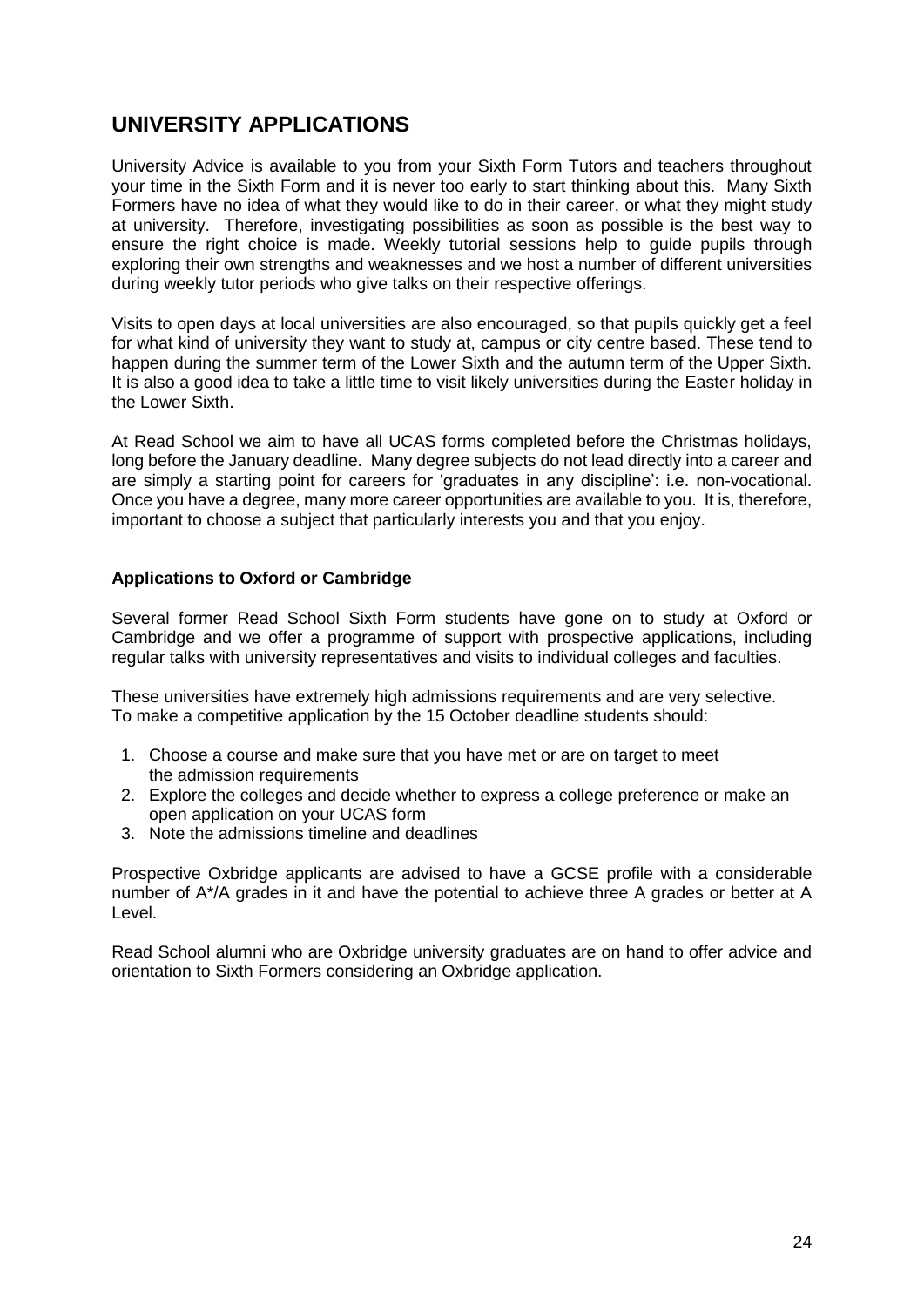# **APPRENTICESHIPS**

An apprenticeship is defined as a job with training that includes gaining recognised qualifications and essential skills whilst you are working and earning a wage.

Apprenticeships offer significant advantages to both the apprentice, who gains valuable 'on the job' training in the new career and the employer, who has much to gain from the extra pair of hands and the prospect of having a supply of experienced staff for the future.

The number of people starting degree apprenticeships is rapidly increasing, the range of apprenticeships on offer is broadening

Potential benefits for the apprentice include enabling you to work alongside experienced staff, gain job specific skills and a head start in your career, study towards a related qualification and earn a salary.

#### **Degree Level Apprenticeships**

Degree Apprenticeships offer an opportunity to be sponsored through your degree. You have a job with a company and your employer pays for your degree. You study for your degree while working. As a Degree Level Apprentice, you will be earning money while you learn rather than accumulating the student debt associated with tuition fees and student loans.

Degree apprenticeships will not be right for everyone, particularly if you aspire to study an academic subject, like History or languages or wish to keep career options open but for some, it could provide a clear pathway to achieving your career ambitions if you have a specific field in mind.

#### **A Proven Read School Pathway to Success.**

Read School Sixth Form students have gone on to pursue apprenticeships in Law, Finance and Engineering and every effort will be made to provide students who wish to pursue this option with introduction to companies offering relevant apprenticeships.

Opportunities for learning about apprenticeships in the Read Sixth Form include:

- Annual visit to national Apprenticeship Show
- Careers Fair at Read School featuring companies offering apprenticeships
- Networking opportunities with alumni and parents via Read School Business Network, offering links with a multitude of industries and professional experiences
- Personal introductions to companies offering apprenticeships including individual coaching and mentoring opportunities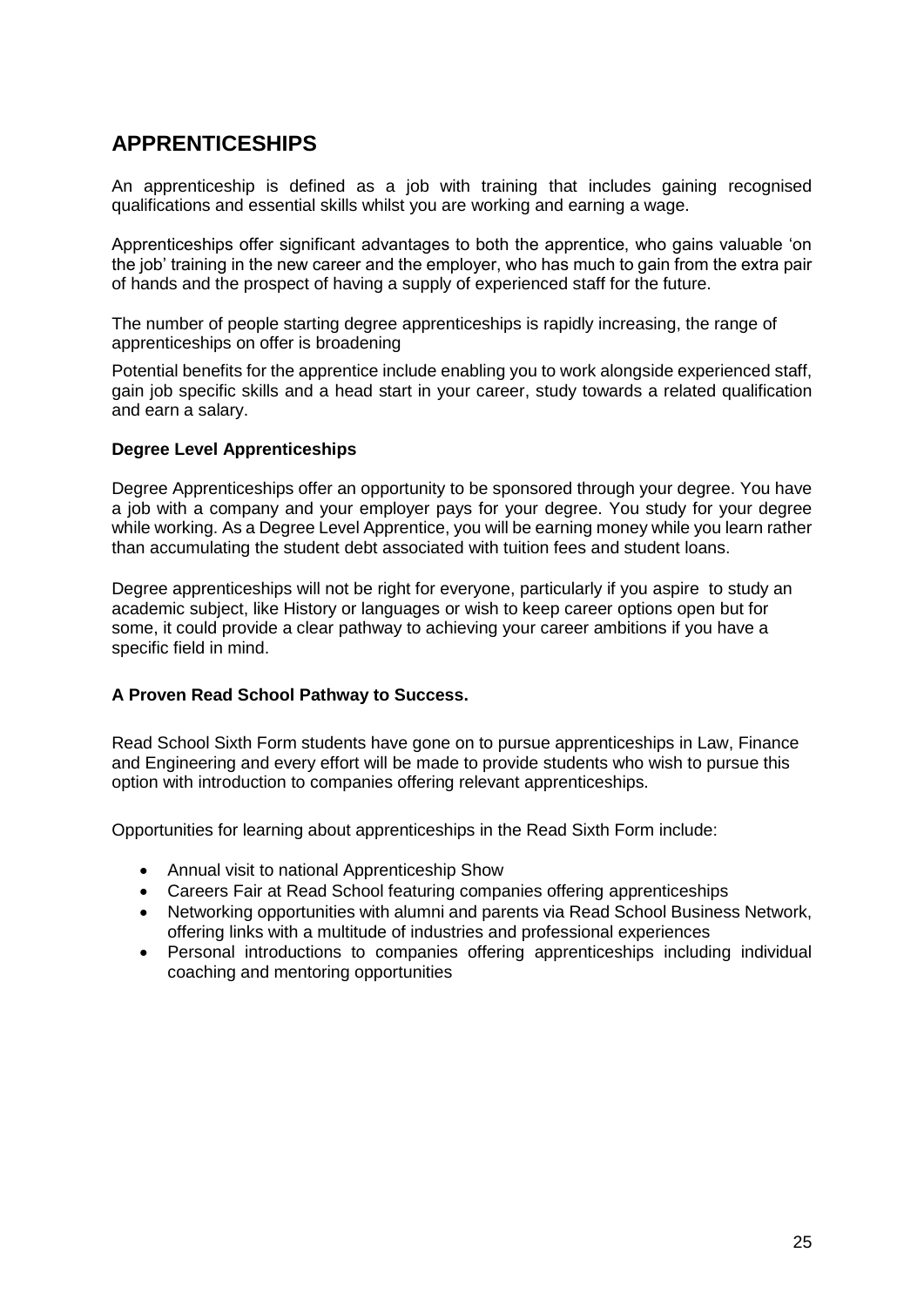## **Progress and Performance**

We are proud of the progress our young people make in the Sixth Form. Our curriculum is designed to be personal and tailored to the needs of each individual, giving all the opportunity to thrive. A summary of our university destinations for the past several years is included below and it notable that the vast majority of our students achieve their first choice university places.

| <b>University Destinations 2014-2021</b> |      |      |      |      |          |      |          |          |              |    |
|------------------------------------------|------|------|------|------|----------|------|----------|----------|--------------|----|
| <b>Total</b>                             | 2014 | 2015 | 2016 | 2017 | 2018     | 2019 | 2020     | 2021     | <b>Total</b> | %  |
| Number of Pupils                         | 11   | 16   | 14   | 9    | 9        |      | 14       | 11       | 150          |    |
| <b>University Places</b>                 | 10   | 15   | 14   | 8    | 8        |      | 11       |          | 80           | 73 |
| <b>Russell Group Places</b>              | 4    | 6    | 3    | 5    | っ        |      | 3        | 4        | 28           | 35 |
| Oxbridge Places                          |      |      | 0    |      | $\Omega$ | 0    | $\Omega$ | $\Omega$ | 3            | 3  |
| Employment/Apprenticeship/<br>gap year   |      |      |      |      |          |      | 2        | 3        | 4            | 8  |

| Sixth Form University Destinations 2014 - 2021 |                                       |  |
|------------------------------------------------|---------------------------------------|--|
| <b>Destination</b>                             | <b>Courses Studied</b>                |  |
| Angela Ruskin                                  | <b>Illustration and Animation</b>     |  |
| Bath, Spa                                      | Journalism                            |  |
| <b>Bolton</b>                                  | <b>Games Programming</b>              |  |
| <b>Bradford</b>                                | Chemistry                             |  |
| <b>Bristol</b>                                 | Medicine                              |  |
| <b>Bristol</b>                                 | Engineering                           |  |
| <b>Brunel</b>                                  | <b>Business &amp; Accounting</b>      |  |
| Corpus Christi College, Oxford                 | Physics                               |  |
| De Montford                                    | Pharmacy; Fashion                     |  |
| Durham                                         | <b>Natural Sciences</b>               |  |
| Edinburgh                                      | History                               |  |
| Exeter                                         | <b>Art History and English</b>        |  |
| Gloucestershire                                | <b>Sport and Exercise Sciences</b>    |  |
| Greenwich                                      | <b>History</b>                        |  |
| Harper Adams                                   | Agriculture                           |  |
| Hull                                           | <b>Robotics and Mechatronics</b>      |  |
| Imperial College, London                       | Materials Science & Engineering       |  |
| Keele                                          | Law                                   |  |
| Kings College, London                          | <b>Business Management</b>            |  |
| Lancaster                                      | <b>Foundation Year</b>                |  |
| <b>Leeds Beckett</b>                           | <b>Primary Education; Psychology</b>  |  |
| Leeds College of Art                           | <b>Creative Advertising</b>           |  |
| Les Roches, Switzerland                        | Hospitality & luxury brand marketing  |  |
| Lincoln                                        | Computer Science; Foundation Year;    |  |
|                                                | History                               |  |
| Lincoln                                        | Midwifery                             |  |
| London - University of Arts                    | Product and Industrial Design         |  |
| Loughborough                                   | Art; Human Factors Engineering        |  |
| Manchester                                     | <b>Business &amp; Accounting</b>      |  |
| Manchester                                     | Engineering                           |  |
| Middlesbrough                                  | <b>Airport and Airline Management</b> |  |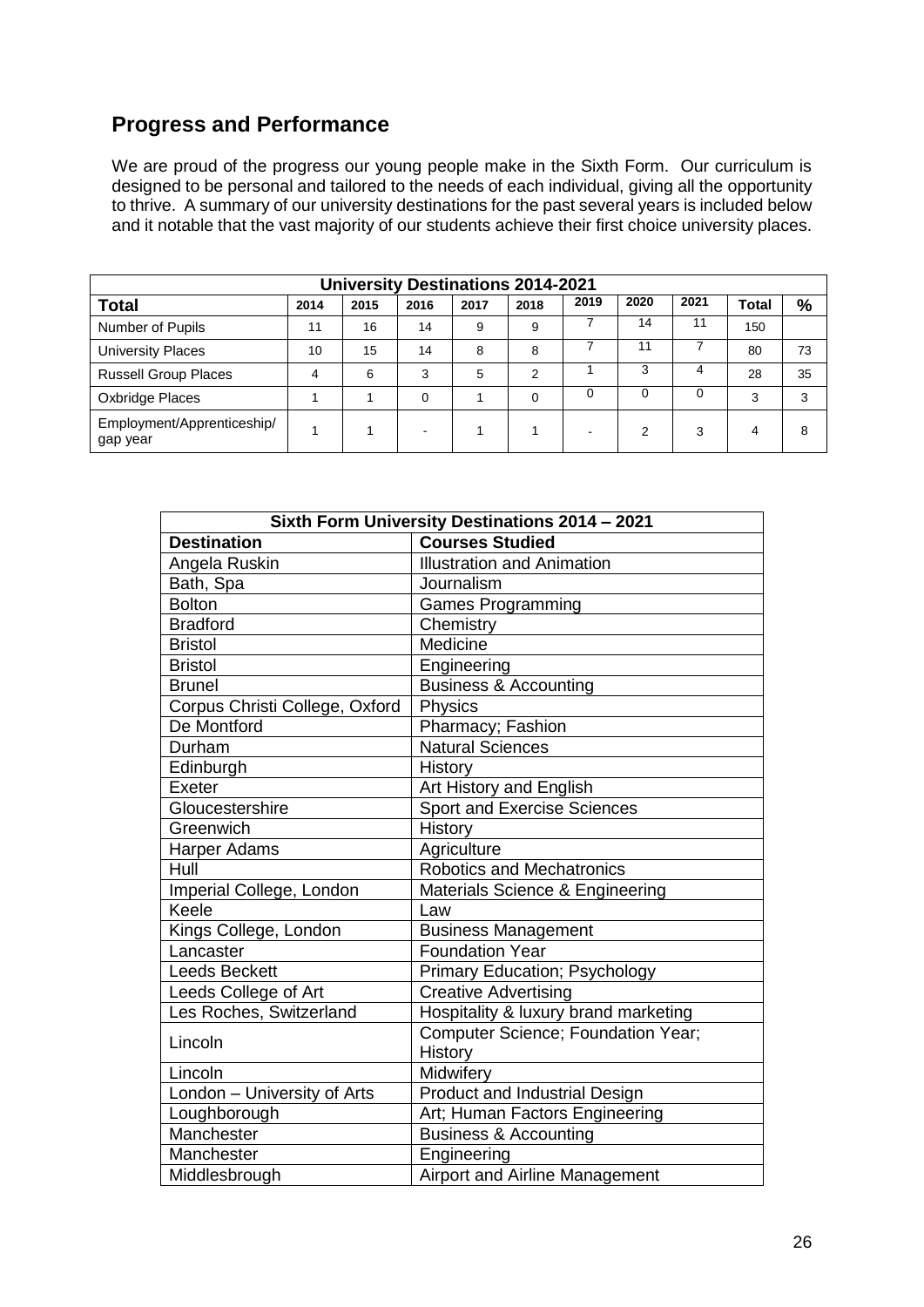| Newcastle                     | <b>Business and Management</b>                |
|-------------------------------|-----------------------------------------------|
| Northumbria                   | Criminology                                   |
| Northumbria                   | History                                       |
| Nottingham                    | Accountancy                                   |
| Nottingham Trent              | Physics                                       |
| Nottingham Trent              | Product design                                |
| Portsmouth                    | <b>Civil Engineering</b>                      |
| Royal Holloway, London        | Biochemistry                                  |
| Sheffield, Hallam             | History; Business & Modern Languages          |
| Sheffield Hallam              | Languages with TESOL                          |
| <b>SHMS Switzerland</b>       | <b>Business &amp; hospitality</b>             |
| <b>Staffordshire</b>          | <b>Sports Therapy</b>                         |
| <b>Stirling University</b>    | Philosophy & Psychology                       |
| <b>Teeside University</b>     | <b>Chemical Engineering</b>                   |
| University College, London    | Pharmacy                                      |
| University of Arts, London    | Product Design                                |
|                               | Politics; Mathematics; Marine Biology;        |
| University of Hull            | Modern Foreign Languages; English &           |
|                               | Drama                                         |
| University of Liverpool       | French & Hispanic Studies                     |
| University of Manchester      | <b>Mechanical Engineering</b>                 |
| University of Nottingham      | Civil Engineering; Mechanical Engineering     |
| University of Oxford          | <b>Biomedical Science; English Literature</b> |
| University of Reading         | Architecture                                  |
| University of Sheffield       | Engineering; Philosophy                       |
| University of York            | Computer Science; Law                         |
| <b>Westminster University</b> | <b>Business Management</b>                    |
| <b>York University</b>        | Physics                                       |
|                               | <b>Business Management; Business with</b>     |
| York St. John                 | Spanish,                                      |
|                               | Language & Linguistics                        |
| Monash, Australia             | <b>Business</b>                               |
| University in Vietnam         | Art                                           |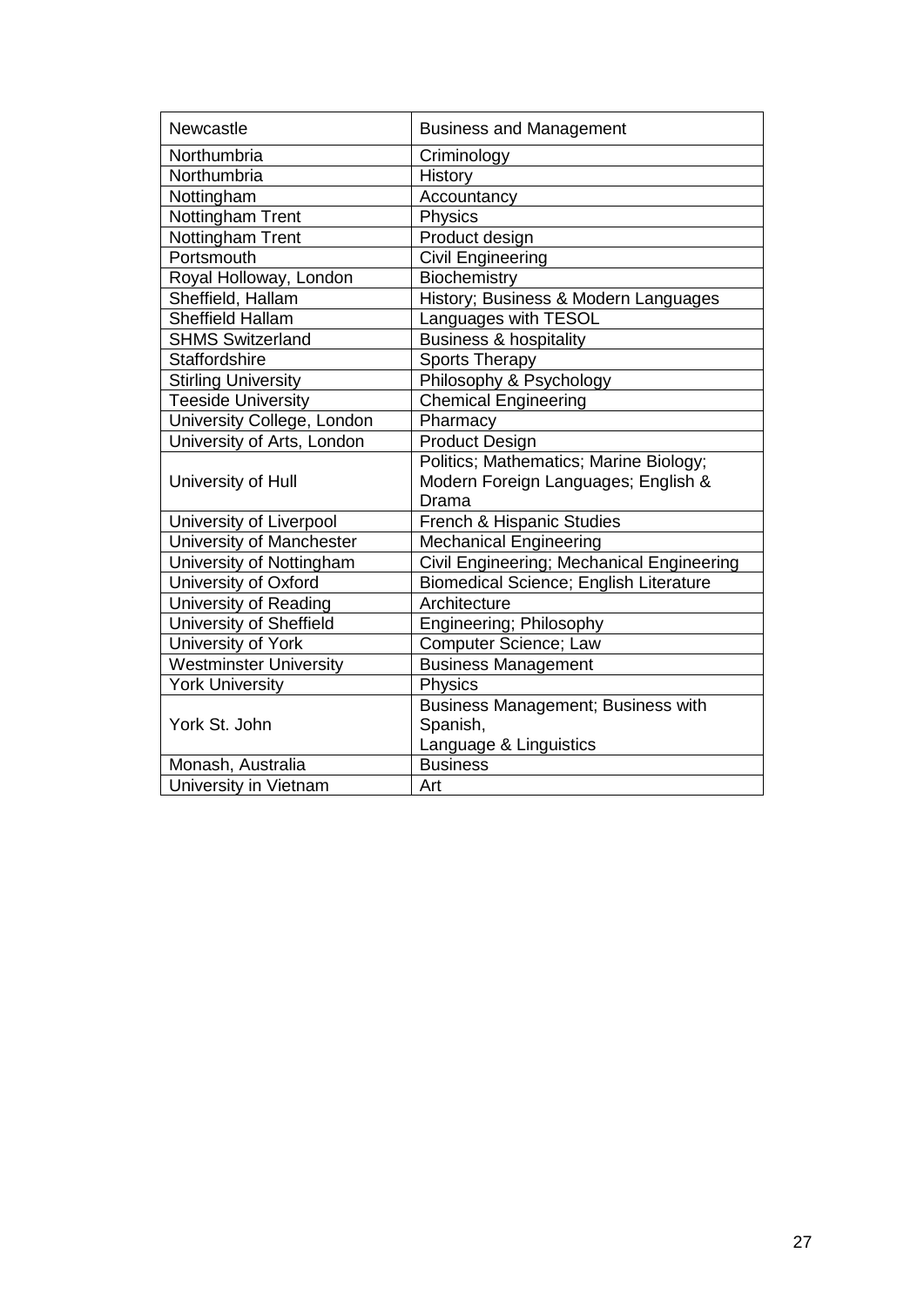# **Duke of Edinburgh Programme**

Read School prides itself on offering the Duke of Edinburgh Award Scheme to all pupils who wish to undertake the challenge and is a licensed D of E centre.

The Gold award is split up into 5 sections which are each equally weighted, these being Volunteering, Skill, Physical Expedition and Residential. The expedition is possibly the most arduous of the sections, with candidates having to plan and undertake a 4 day, 3 night expedition in the Yorkshire Dales camping at different locations each night and carrying all their kit/food with them.



The residential is a 5 day, four-night event where the young person goes to help in an organisation and these are available on the DofE website. This is organised by the young person themselves.

The other 3 sections are also individual to the young person, the only stipulation being that each activity is for an hour a week. Physical is often a sport, played in or out of school; Skill can be a musical instrument or cookery and the Volunteering can be helping in a Charity shop, Food Bank or similar. The combination of these 3 is almost limitless and may be adapted to accommodate individual interests.

#### **Time Scales (Gold having achieved Silver):**

- Volunteering section: 12 months
- Physical and Skills sections: One section for 12 months and the other section for 6 months
- Minimum time 12 months

## **Direct Gold (no prior Silver attainment)**

It is possible to participate in the DofE programme without having completed the bronze or silver awards. If you didn't do Silver, you must undertake a further 6 months in either the Volunteering or the longer of the Physical or Skills sections.

Minimum Time 18 months.

#### **Read School Success**

Many young people start their Gold Award while at Read and finish it while at University. It has to be finished by the age of 25, so there is no rush. Read charges £200 which compares very favourably with other providers and covers enrolment and the expedition section (training/practice expedition and qualifying expedition). The other sections have to be paid for by the candidate.

Students who have achieved Gold in the last 5 years at Read:

Bryony Chapman Alice Wood Megan Hughes Sam Kavanagh Aiden Searle **Samuel Barrick** Jason Parkash Lucy Barrick Kallum Stewart David Oakley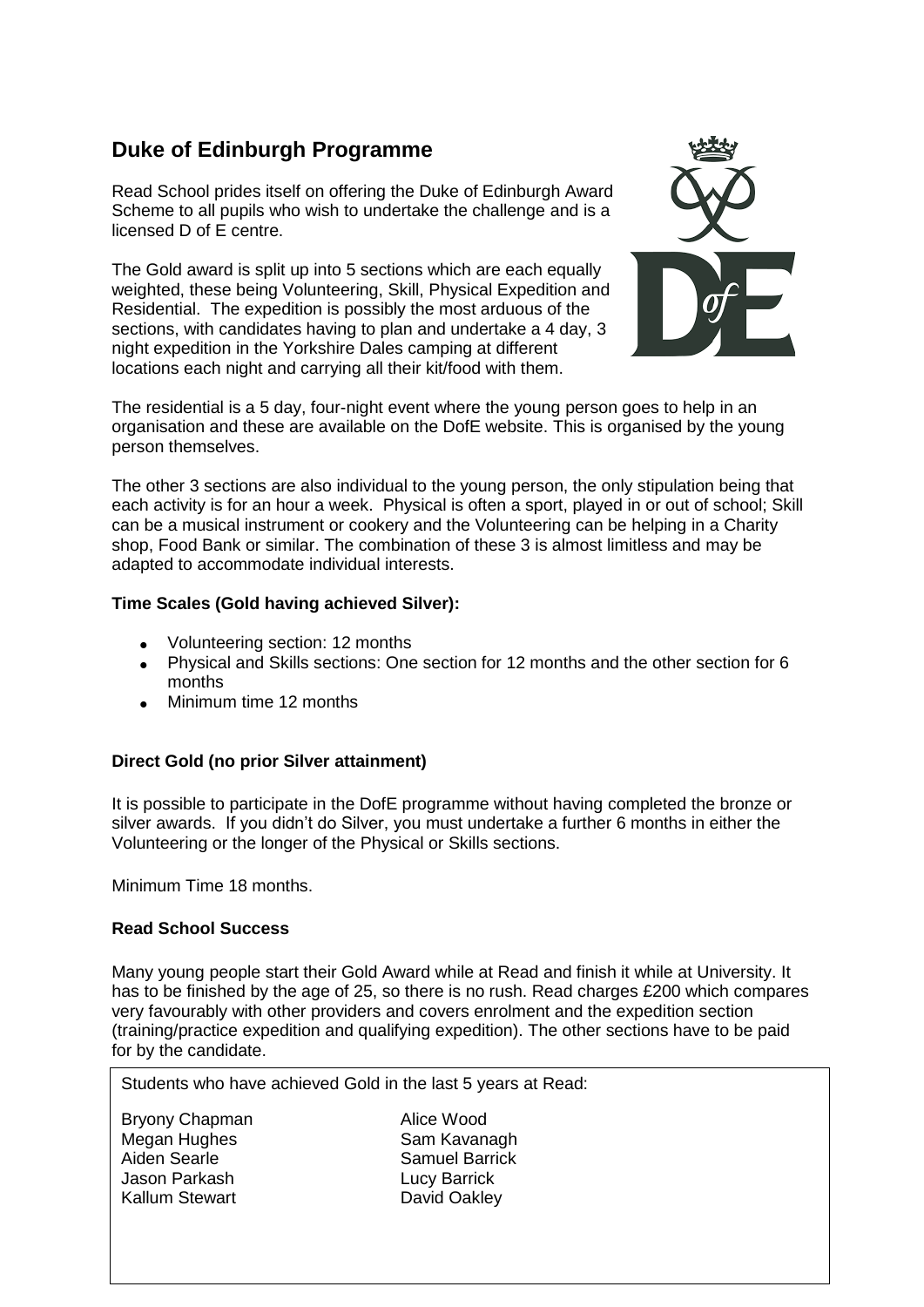# **Combined Cadet Force (CCF)**

Continuing with or joining the Read School CCF within Sixth Form provides the opportunity to develop the student into a well-rounded team member. In addition to the skills for life of leadership, team building and resilience developed the CCF offers the opportunity to gain BTEC qualifications such as the BTEC level 2 in Teamwork and Personal Development in the Community, at no cost or extra work to the student as this is completed alongside their regular CCF training activities.

The BTEC Level 2 in Teamwork and Personal Development in the Community (SCQF Level 5) is achieved by thousands of youth group and cadet force members each year.

Learners can expect to study units including:

- Adventurous activities
- Career planning
- Health and fitness
- Teamwork and communication skills
- Land navigation by map and compass

The qualification provides recognition of youth group and cadet activities and is a perfect way to help strengthen higher education, apprenticeship or job applications. On a CV it also complements academic and other extra-curricular achievements in school.

Upon completion of the BTEC level 2 there is an opportunity to be nominated for the prestigious Duke of Westminster award. This can in turn lead to a student gaining the Institute of Leadership and Management (ILM) Level 3 in Leadership and Management and an invitation to the House of Lords, where the eventual winner will be announced.

#### **BTEC Level 2 in Musical Performance**

We are able to offer a BTEC Level 2 in Music for Practical Performance.

The BTEC Level 2 in Music for Practical Performance is a qualification that focuses on particular aspects of employment within the music sector. As well as recognising performance ability, learners can expect to study units including:

- Professional development in the music industry
- Solo musical performance
- Working as a musical ensemble
- Planning and creating a musical product

#### **Institute of Leadership & Management (ILM) Level 3**

The ILM Level 3 Award in Leadership and Management is a flexible qualification that can be undertaken by young people and adults. It is aimed at learners who have management responsibilities but no formal training, as well as new, aspiring or practicing first line managers and is also the qualification CVQO Westminster Award candidates gain as part of the selection event. The qualification is unit-based and the content will differ according to the combination of units used by each delivery course.

Learners can expect to study topics such as:

• Solving problems and making decisions